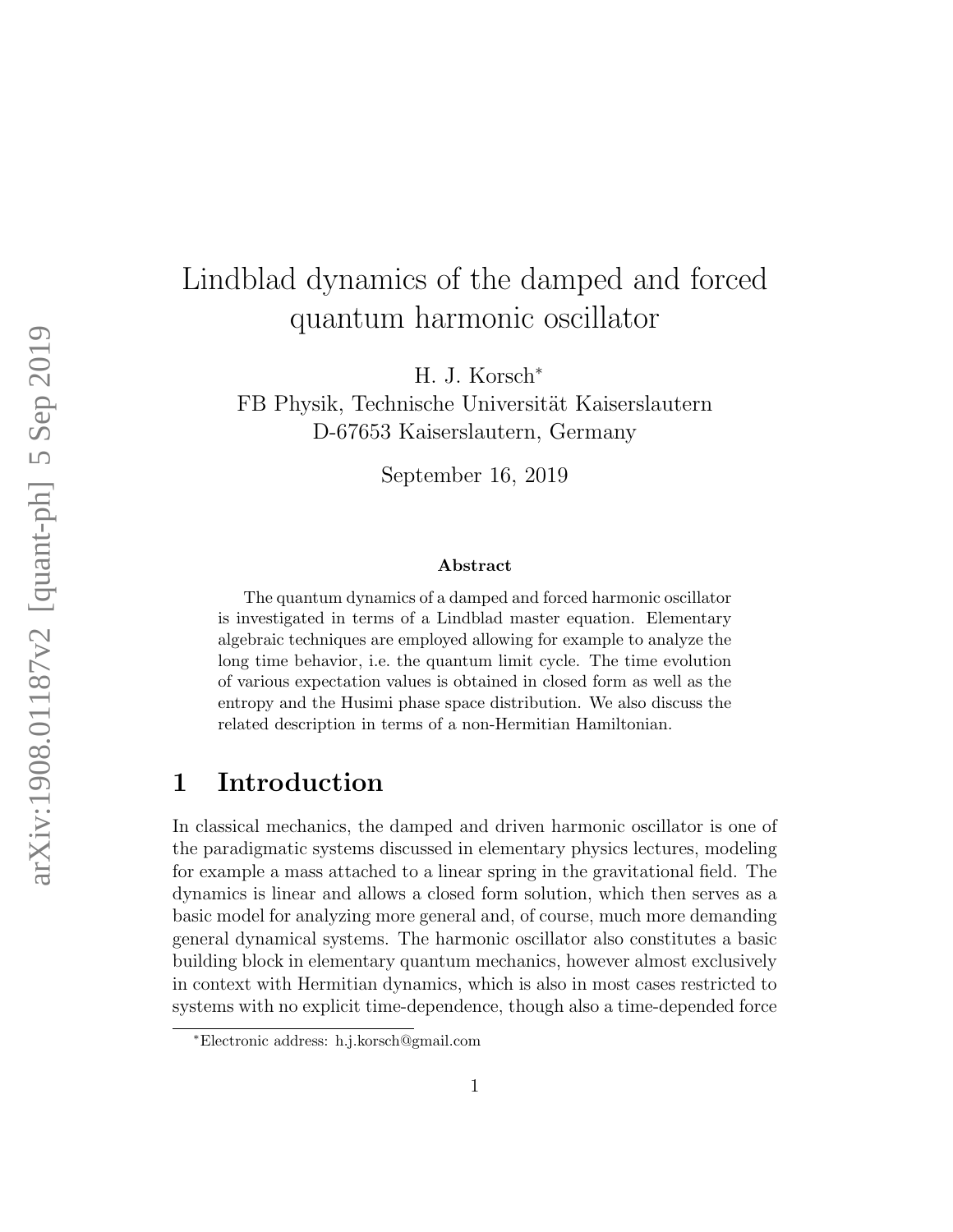can be treated quite elementary, as for instance in the book by Louisell [\[1,](#page-22-0) sect. 3.11]. The damped quantum harmonic oscillator is, however, addressed very rarely in elementary texts. Exceptions are, e.g., the recent paper by Fujii [\[2\]](#page-22-1) describing in much detail the dissipative quantum dynamics in terms of the Lindblad master equations, however for the force-free case. This system is also described in the article [\[3\]](#page-22-2) as well as in lecture notes by Englert and Morigi [\[4\]](#page-22-3), where also a quantum-optical system with periodic driving is studied, describing a decaying photon field excited by periodic kicking.

An elementary study of the Lindblad dynamics of a forced harmonic oscillator seems to be missing, however, and here we will try to fill this gap. We follow the analysis in [\[2\]](#page-22-1), describing briefly these results for the non-driven system in section [3.](#page-2-0) In this case the general solution can be constructed and the density operator is expressed in closed form. This is, however, not fully achieved in the present analysis of the driven oscillator in section [4.](#page-10-0) We will derive a special class of solutions using similar techniques as in our previous study of a related model [\[5\]](#page-22-4). Nevertheless we will be able to describe some important features of the dynamics, as for example the density operator for the quantum limit cycle. Section [5](#page-18-0) is devoted to a related description of quantum damping in terms of non-Hermitian Hamiltonians, in the present case a harmonic oscillator with a complex frequency. For convenience of the reader we begin with a brief repetition of the well-known classical dynamics. We will use units with  $\hbar = 1$  throughout.

# <span id="page-1-3"></span>2 The classical oscillator

Let us briefly recall the damped and driven harmonic oscillator in classical mechanics. The equation of motion

<span id="page-1-2"></span>
$$
\ddot{x} + 2\gamma \dot{x} + \omega_0^2 x = \tilde{f}(t)
$$
\n(1)

models a harmonic oscillator with frequency  $\omega_0$  under a time-dependent force  $f(t)$ , which will be assumed to be harmonic,

<span id="page-1-1"></span>
$$
\tilde{f}(t) = \tilde{f}_0 \cos \Omega t, \qquad (2)
$$

in the following. The interaction with an environment is modeled by the term  $2\gamma \dot{x}$  where the constant  $\gamma > 0$  describes the friction. For a free motion with vanishing force the general solution is given by

<span id="page-1-0"></span>
$$
x(t) = x_{+}e^{+i\omega t - \gamma t} + x_{-}e^{-i\omega t - \gamma t}, \qquad (3)
$$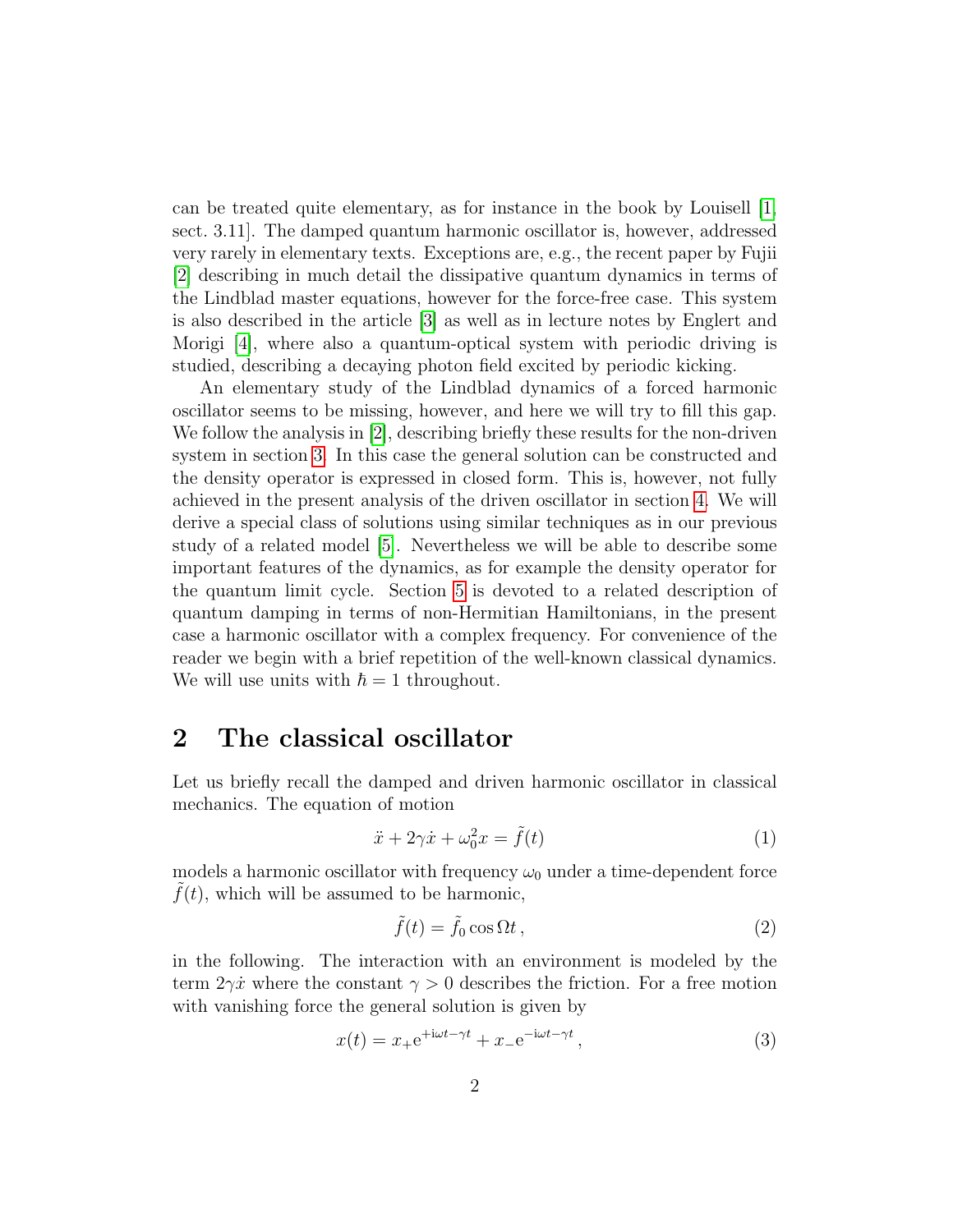where the constants  $x_+$  and  $x_-$  are determined by the initial conditions. The frequency

$$
\omega = \sqrt{\omega_0^2 - \gamma^2} \tag{4}
$$

is real valued in the underdamped case,  $\gamma < \omega_0$ , resulting in an oscillatory motion, whereas  $\omega$  is imaginary for strong damping,  $\gamma > \omega_0$ , and both terms in [\(3\)](#page-1-0) are exponentially decaying. In any case, the free solution finally approaches  $x = 0$ . For a harmonic force [\(2\)](#page-1-1) one can construct a special solution, the limit cycle

<span id="page-2-1"></span>
$$
x^{(\ell c)}(t) = A\cos(\Omega t + \phi), \tag{5}
$$

where the motion follows the external force, shifted by a phase

$$
\phi = -\arctan\frac{2\gamma\Omega}{\omega_0^2 - \Omega^2} \tag{6}
$$

with an amplitude

$$
A = \frac{\tilde{f}_0}{\sqrt{(\omega_0^2 - \Omega^2)^2 + (2\gamma \Omega)^2}}.
$$
\n(7)

The general solution is given by a sum of  $(3)$  and  $(5)$ . Then for all initial conditions the solution  $x(t)$  converges to the limit cycle [\(5\)](#page-2-1). As a function of the external frequency  $\Omega$ , the limit cycle shows the celebrated resonance behavior, where the amplitude A shows a maximum of height  $A_R = \tilde{f}_0/(2\gamma\sqrt{\omega_0^2 - \gamma^2})$ at the resonance frequency  $\Omega_R = \sqrt{\omega_0^2 - 2\gamma^2}$  for  $\omega_0^2 > \gamma^2$  and the phase shift φ changes from  $\phi = 0$  for  $\Omega = 0$  to  $\phi = -\pi$  for large  $\Omega$ . If we identify  $\dot{x}$ with the momentum  $p$  (assuming unit mass) the limit cycle appears in phase space as an ellipse, namely

$$
p^2/\Omega^2 + x^2 = A^2.
$$
 (8)

#### <span id="page-2-0"></span>3 The Lindblad master equation

The quantum dynamics of our system is described by the Lindblad master equation

<span id="page-2-2"></span>
$$
\frac{d\hat{\rho}}{dt} = \mathcal{L}\hat{\rho} = -i [\hat{H}, \hat{\rho}] \n+ \frac{\mu}{2} (2\hat{a}\hat{\rho}\hat{a}^{\dagger} - \hat{a}^{\dagger}\hat{a}\hat{\rho} - \hat{\rho}\hat{a}^{\dagger}\hat{a}) + \frac{\nu}{2} (2\hat{a}^{\dagger}\hat{\rho}\hat{a} - \hat{a}\hat{a}^{\dagger}\hat{\rho} - \hat{\rho}\hat{a}\hat{a}^{\dagger}),
$$
\n(9)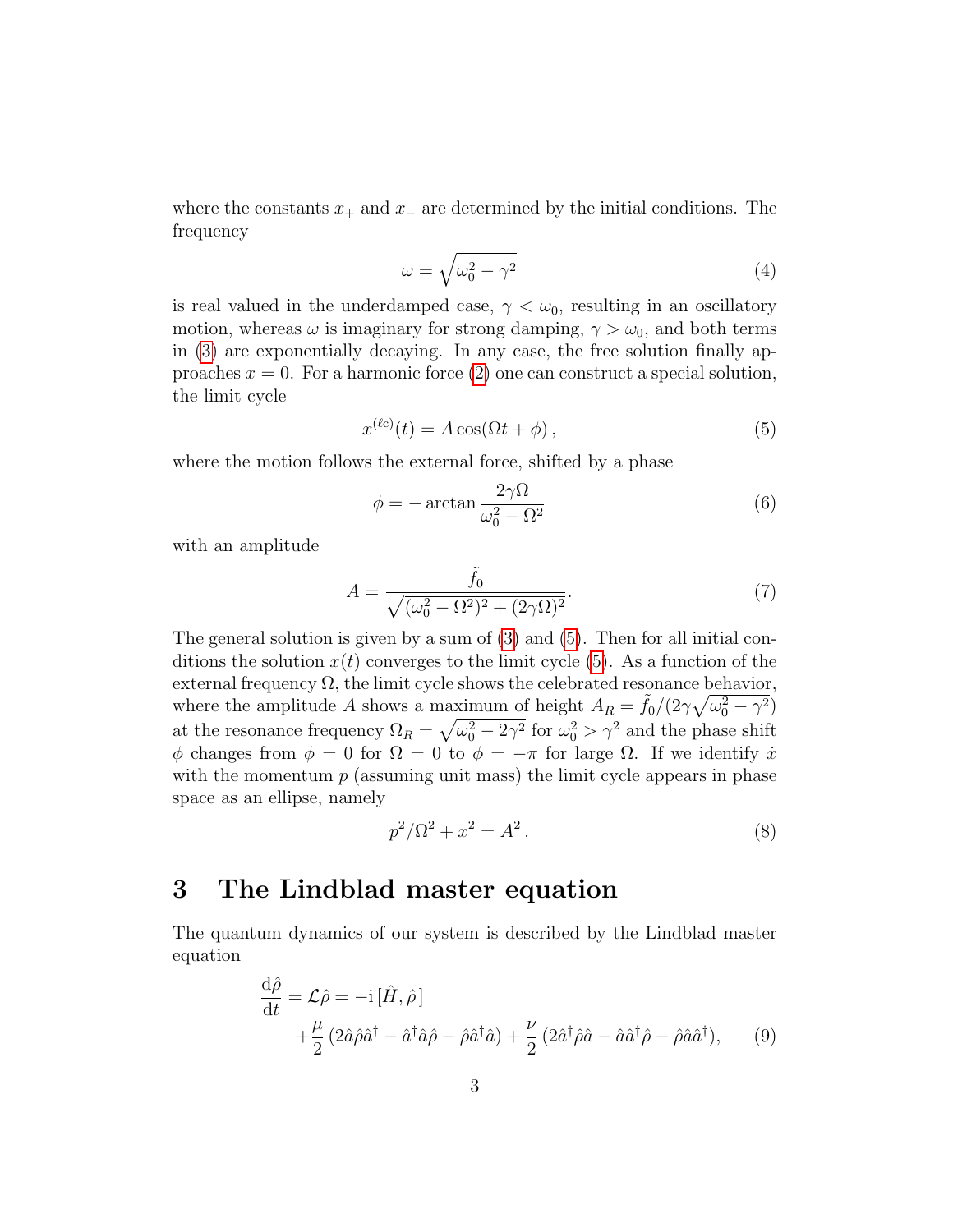where the  $\mu$ - and  $\nu$ -terms represent (homogeneous) loss and (inhomogeneous) pumping of particles, respectively. Note that often these coefficients are written as  $\mu = \gamma_0(1 + \overline{n})$  and  $\nu = \gamma_0 \overline{n}$ , where  $\overline{n} = \nu/(\mu - \nu)$  is the thermal population of the environment. In the following it will be convenient to rewrite the damping coefficients as

$$
\mu = \gamma' + \gamma \ , \quad \nu = \gamma' - \gamma \,, \tag{10}
$$

where  $\gamma'$  and  $\gamma$  are denoted as diffusion and dissipation constants [\[6\]](#page-22-5). We will assume  $\mu > \nu \geq 0$  so that  $\gamma' = (\mu + \nu)/2$  and  $\gamma = (\mu - \nu)/2$  are positive. A motivation and some applications of this evolution equation can be found in  $[4]$  or  $[7]$ , where it is shown that this evolution equation can, for example, describe the damping of an electromagnetic field mode inside a cavity. The modes outside the cavity in a thermal reservoir cause a damping with rate  $γ$ .

It may be recalled that the density operator  $\hat{\rho}(t)$  is a positive operator with unit trace and the Lindblad evolution conserves the trace and the positivity of  $\hat{\rho}$ . The expectation value of an observable A is given by

$$
\langle \hat{A} \rangle_t = \text{trace} \left( \hat{A} \hat{\rho}(t) \right), \tag{11}
$$

where we have assumed that  $\hat{A}$  is not explicitly time-dependent. If  $\hat{H}$  is Hermitian, we have

<span id="page-3-0"></span>
$$
\langle \hat{A}^{\dagger} \rangle_t = \langle \hat{A} \rangle_t^* \,. \tag{12}
$$

The Hamiltonian of the forced harmonic oscillator is

<span id="page-3-1"></span>
$$
\hat{H} = \omega(\hat{a}^\dagger \hat{a} + 1/2) - f^*(t) \hat{a}^\dagger - f(t) \hat{a}
$$
\n(13)

with time-independent real  $\omega$ , where  $\hat{a}^{\dagger}$  and  $\hat{a}$  are the familiar bosonic creation and destruction operators with commutator  $(\hat{a}, \hat{a}^{\dagger}] = 1$ . We will also use the number operator  $\hat{n} = \hat{a}^{\dagger} \hat{a}$ , whose eigenvalues  $n = 0, 1, \dots$  are the number of oscillator quanta, sometimes also denoted as the number of photons or simply particles. This Hamiltonian models, for example, the coherent excitation of the cavity field by a monochromatic laser.

The Hamiltonian is Hermitian and can be rewritten as

$$
\hat{H} = \omega(\hat{a}^\dagger \hat{a} + 1/2) - \tilde{f}(t) \hat{x}
$$
\n(14)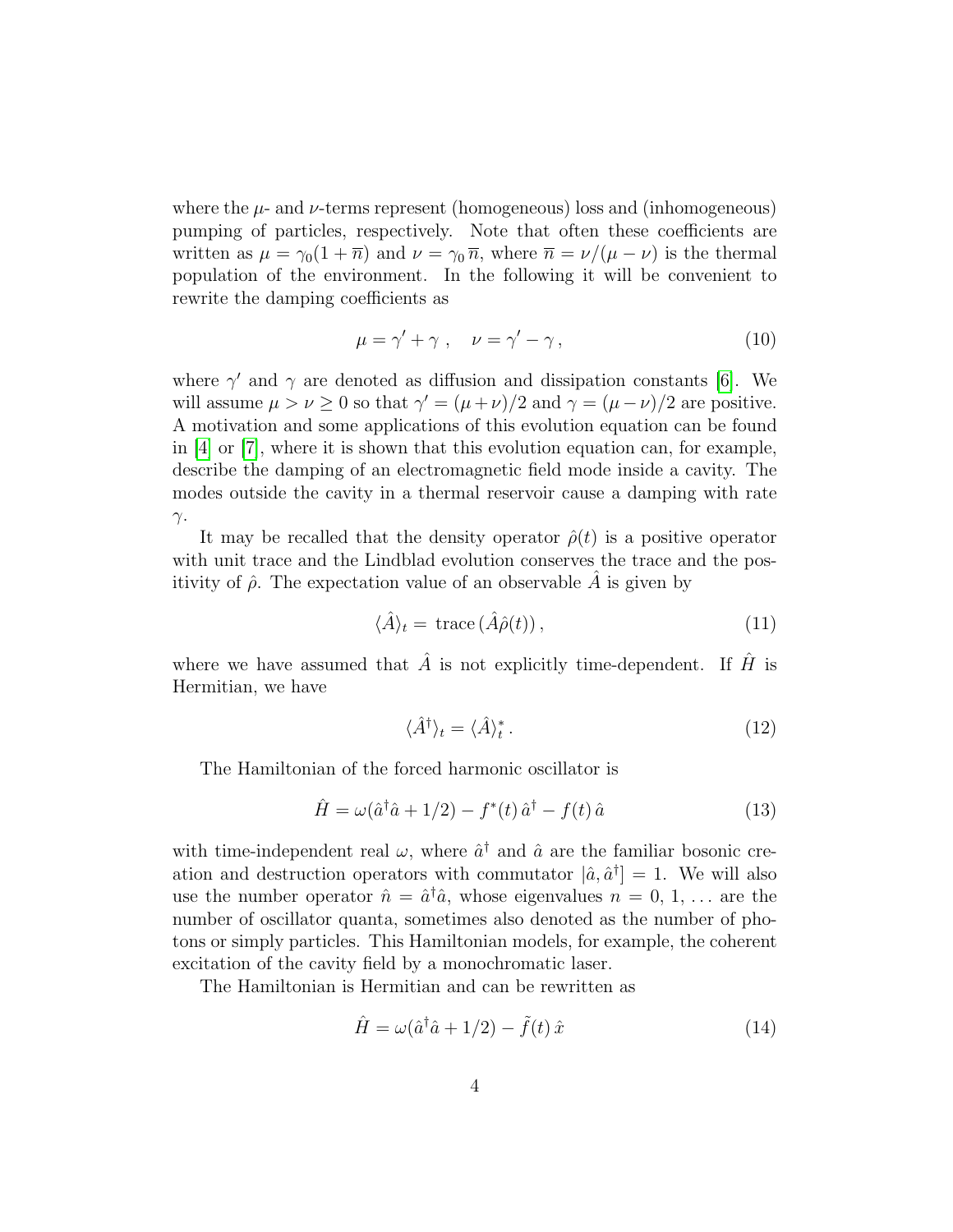for a real valued force, using

$$
\hat{x} = (\hat{a}^\dagger + \hat{a})/\sqrt{2\omega}, \quad \hat{p} = i(\hat{a}^\dagger - \hat{a})\sqrt{\omega/2} \quad \text{and} \quad \tilde{f}(t) = \sqrt{2\omega} f(t).
$$
 (15)

In the following we will consider some special cases in more detail, namely a force-free system,  $f(t) = 0$ , which is time-independent and allows the construction of a general analytical solution  $\hat{\rho}(t)$ , and a harmonic driving  $f(t) = f_0 \cos \Omega t$  with real valued amplitude  $f_0$ . Here a closed form solution can be derived for a special set of initial distributions.

Without the forcing term, the density  $\hat{\rho}(t)$  approaches for  $\nu > 0$  in the long time limit the steady state distribution [\[4\]](#page-22-3)

<span id="page-4-0"></span>
$$
\hat{\rho}^{(\text{ss})} = (1 - \nu/\mu) e^{\ln(\nu/\mu)\hat{n}} \tag{16}
$$

and the mean value  $\langle \hat{n} \rangle$  is equal to  $\overline{n} = \nu/(\mu - \nu) = \nu/2\gamma$ , which agrees with the mean number of photons in the environment if the system models a photon field in a cavity. For  $\nu = 0$ , where we have no gain, the steady state distribution is given by the oscillator ground state  $\hat{\rho}^{(ss)} = |0\rangle\langle 0|$ . In the following we will be interested in the Lindblad dynamics of a forced harmonic oscillator, where the force is time-dependent with emphasis on a harmonic driving.

The Lindblad equation [\(9\)](#page-2-2) can, of course, be solved numerically (a simple MATLAB program can be found in  $[8]$ , but the dynamics shows various features, which are not directly obvious and a closed form exact solution is in many cases preferable, in particular for such a quite elementary system. In the following we will discuss this in some detail. A general solution describing the density operator  $\hat{\rho}(t)$  for any given  $\hat{\rho}_0$  has been presented recently by Fujii [\[2\]](#page-22-1) for the non-driven case and some of these results will be given below. Solutions, however, can also be found for a driven system, as for instance for the expectation values of position, momentum and energy, or for a special class of density operators as shown in the following sections.

#### 3.1 The force-free oscillator

For a free evolution,  $f(t) = 0$ , the Hamiltonian is time-independent, which considerably simplifies the analysis. A full solution has been presented recently by Fujii [\[2\]](#page-22-1) based on previous work [\[9,](#page-23-0) [10\]](#page-23-1). Here the dynamics of the density operator is mapped on a vector evolution using the Kronecker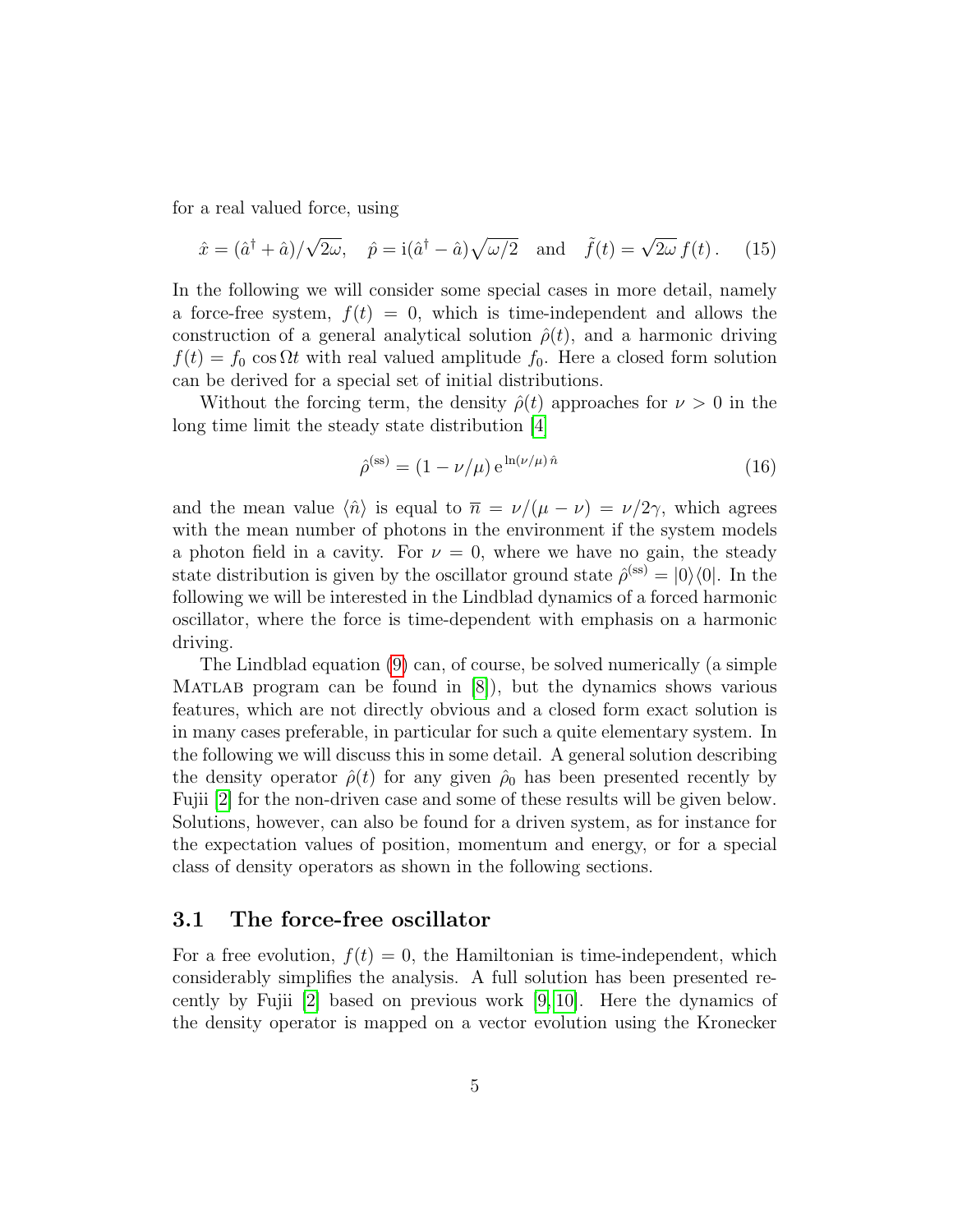product (see also the book by Steeb and Hardy [\[11\]](#page-23-2) as well as  $[12]$ .<sup>[1](#page-5-0)</sup> This derivation is heavily based on techniques from operator algebra and here we only state the final result obtained in [\[2\]](#page-22-1), namely

<span id="page-5-1"></span>
$$
\hat{\rho}(t) = \frac{e^{\gamma t}}{F(t)} \sum_{j=0}^{\infty} \frac{G(t)^j}{j!} \hat{a}^{\dagger j} e^{\{-i\omega t - \ln F(t)\}\hat{n}} \times \left\{ \sum_{k=0}^{\infty} \frac{E(t)^k}{k!} \hat{a}^k \hat{\rho}_0 \hat{a}^{\dagger k} \right\} e^{\{+i\omega t - \ln F(t)\}\hat{n}} \hat{a}^j , \qquad (17)
$$

where the three functions  $E(t)$ ,  $F(t)$  and  $G(t)$  are solutions of some first order differential equations with  $F(0) = 1$  and  $E(0) = G(0) = 0$ . Let us note, for example, that  $G(t)$  solves the Riccati equation

<span id="page-5-4"></span>
$$
\dot{u} + (\mu + \nu)u - \mu u^2 = \nu, \qquad (18)
$$

for an initial condition  $u(0) = 0$ . As shown in [\[2\]](#page-22-1) these functions are given by

<span id="page-5-5"></span>
$$
F(t) = \cosh \gamma t + (\gamma'/\gamma)\sinh \gamma t \tag{19}
$$

$$
E(t) = \frac{\mu}{\gamma F(t)} \sinh \gamma t , \quad G(t) = \frac{\nu}{\gamma F(t)} \sinh \gamma t . \tag{20}
$$

The general solution [\(17\)](#page-5-1) simplifies for special cases (see [\[2\]](#page-22-1) for details): (•) For  $\nu = 0$  one obtains

<span id="page-5-2"></span>
$$
\hat{\rho}(t) = e^{-(\mu/2 + i\omega)t \hat{n}} \left\{ \sum_{k=0}^{\infty} \frac{E(t)^k}{k!} \hat{a}^k \hat{\rho}_0 \hat{a}^{\dagger k} \right\} e^{-(\mu/2 - i\omega)t \hat{n}}.
$$
\n(21)

(•) If  $\nu \neq 0$  and the initial state is the oscillator ground state  $\hat{\rho}_0 = |0\rangle\langle0|$ , we have

$$
\hat{\rho}(t) = (1 - G(t)) e^{\ln G(t)\hat{n}}
$$
\n(22)

and the mean value of  $\hat{n}$  is given by

<span id="page-5-3"></span>
$$
\langle \hat{n} \rangle_t = \text{trace} \left( \hat{n} \hat{\rho}(t) \right) = \frac{\nu}{2\gamma} \left( 1 - e^{-2\gamma t} \right). \tag{23}
$$

<span id="page-5-0"></span><sup>1</sup>Note that such a technique has also been developed as a Liouville space formulation by Ban [\[13\]](#page-23-4).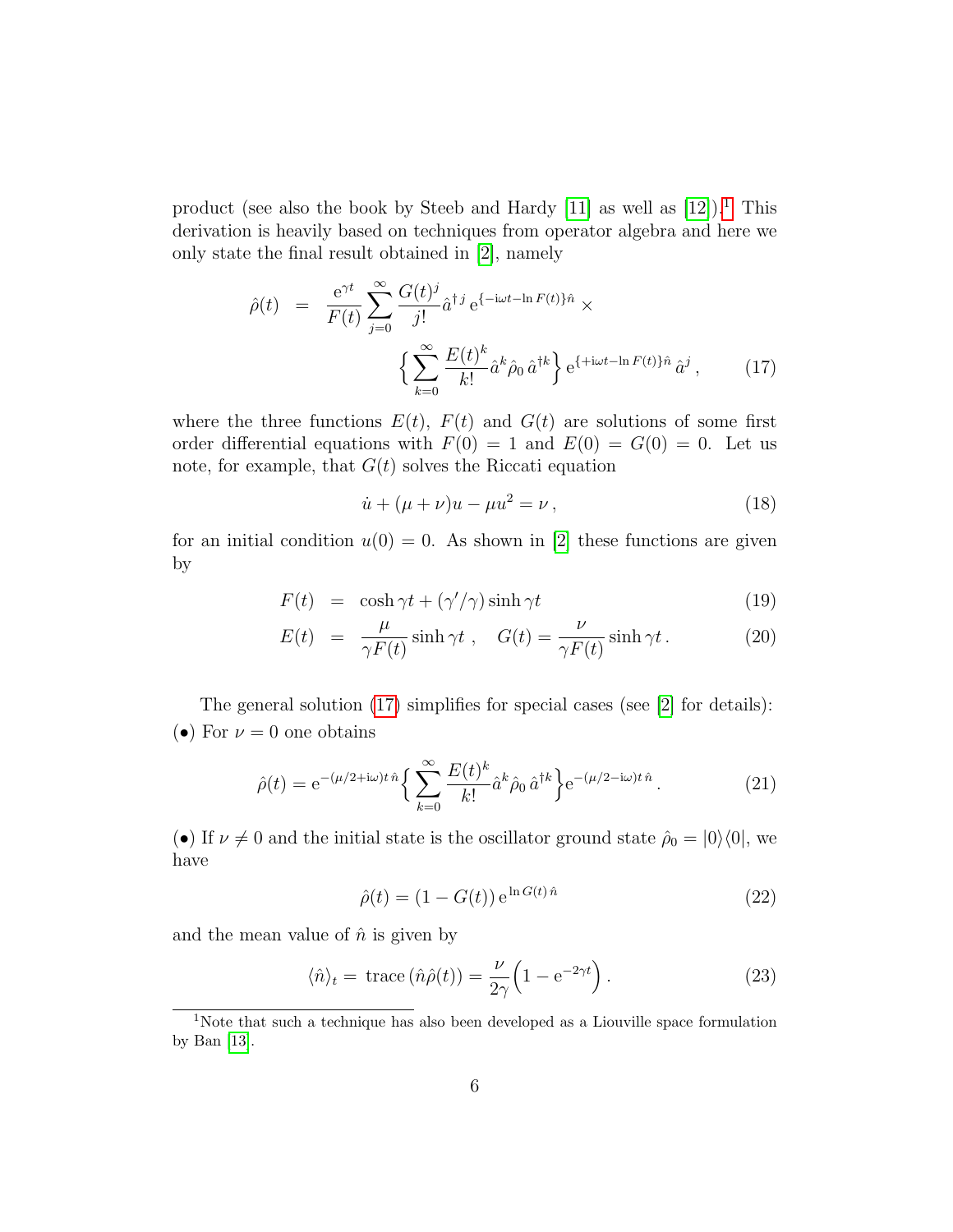Here the system is for all times in a thermal state, i.e. a canonical distribution. In the long time limit we clearly see with  $G(t) \to \nu/\mu$  the convergence toward the steady state distribution [\(16\)](#page-4-0).

(•) For  $\nu \neq 0$  and a coherent initial state  $\hat{\rho}_0 = |\alpha_0\rangle\langle\alpha_0|$  the solution is given by

<span id="page-6-1"></span>
$$
\hat{\rho}(t) = e^{c(t) - \log G(t) \left(\alpha(t)\hat{a}^\dagger + \alpha^*(t)\hat{a} - \hat{n}\right)}\tag{24}
$$

with

$$
c(t) = |\alpha(t)|^2 \log G(t) + \log(1 - G(t)), \quad \alpha(t) = \alpha_0 e^{-(\gamma + i\omega)t}.
$$
 (25)

(compare eq. (4.3) in [\[2\]](#page-22-1)), or, written in product form using the disentangling relation given in eq. [\(56\)](#page-10-1) below,

$$
\hat{\rho}(t) = e^{\tilde{c}(t)} e^{(1 - G(t))\alpha(t)\hat{a}^\dagger} e^{\log G(t)\hat{n}} e^{(1 - G(t))\alpha^*(t)\hat{a}}
$$
\n(26)

with

$$
\tilde{c}(t) = \log(1 - G(t)) - |\alpha(t)|^2 (1 - G(t)).
$$
\n(27)

(•) Finally, for  $\hat{\rho}_0 = |\alpha_0\rangle\langle\alpha_0|$  and  $\nu = 0$ , we find from [\(21\)](#page-5-2)

$$
\hat{\rho}(t) = e^{(1 - e^{-\mu t})|\alpha_0|^2} e^{-(\mu/2 + i\omega)t \hat{n}} |\alpha_0\rangle \langle \alpha_0| e^{-(\mu/2 - i\omega)t \hat{n}} \n= |\alpha(t)\rangle \langle \alpha(t)| \text{ with } \alpha(t) = \alpha_0 e^{-(\mu/2 + i\omega)t}
$$
\n(28)

(compare eq. [\(127\)](#page-21-0) in appendix [A\)](#page-20-0), i.e. the system remains in a coherent state for all times and the mean values of  $\hat{a}$  and  $\hat{n}$  decay as

<span id="page-6-0"></span>
$$
\langle \hat{a} \rangle_t = \alpha(t) , \quad \langle \hat{n} \rangle_t = |\alpha(t)|^2 = |\alpha_0 e^{-(\mu/2 + i\omega)t}|^2 = n_0 e^{-\mu t}
$$
 (29)

with  $n_0 = |\alpha_0|^2$ .

#### 3.2 Mean value evolution

Returning to the forced oscillation, we will first consider the time evolution of some expectation values. For the operators  $\hat{a}$ ,  $\hat{a}^{\dagger}$  and  $\hat{n}$  this can be achieved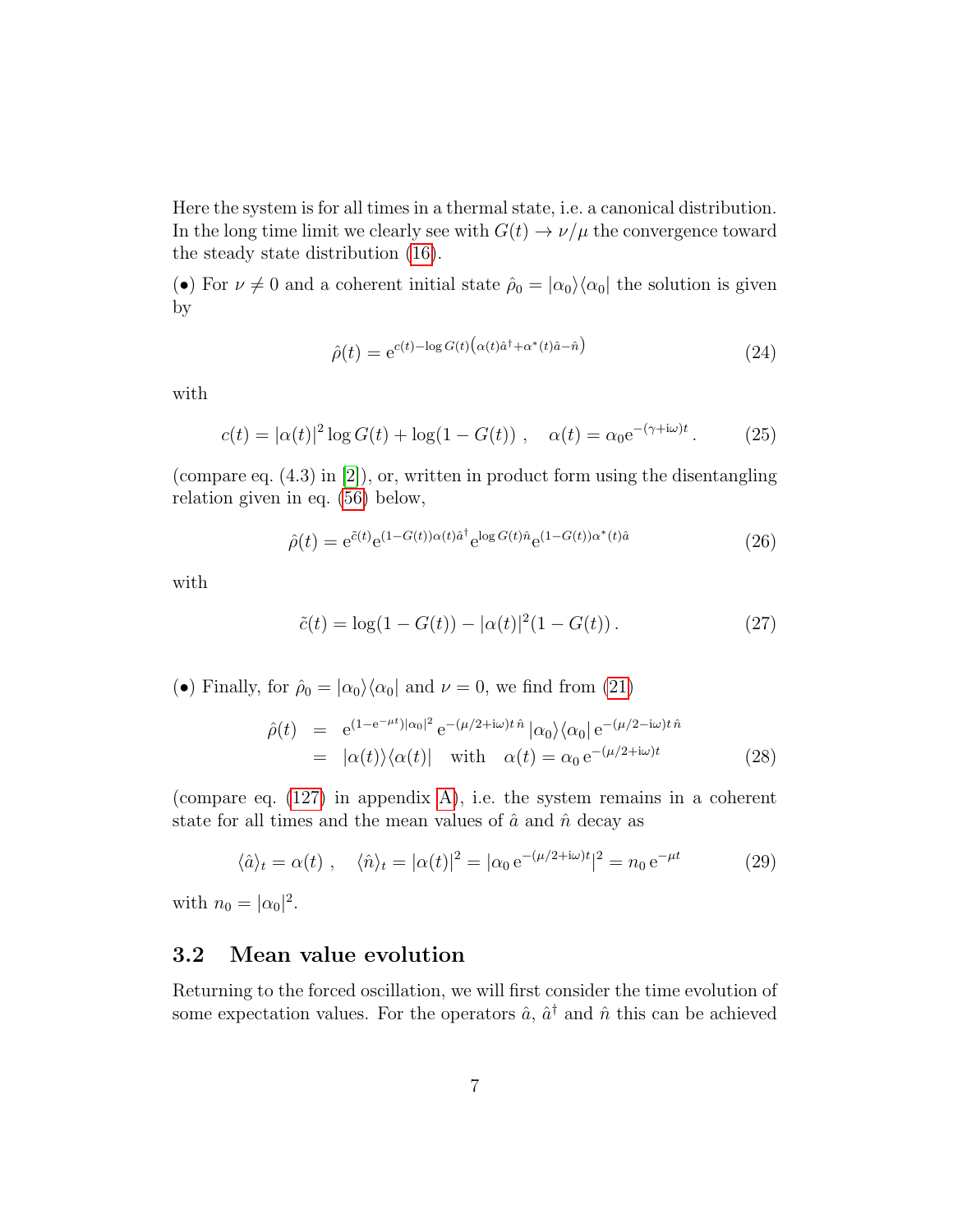quite easily. Let us demonstrate this in some detail for  $\hat{a}$ . The time derivative of  $\langle \hat{a} \rangle_t = \text{trace}(\hat{a}\hat{\rho}(t))$  yields

$$
\frac{d\langle \hat{a} \rangle}{dt} = \text{trace}\left(\hat{a}\frac{d\hat{\rho}}{dt}\right)
$$
  
=  $-\text{i}\omega$ trace\left(\hat{a}[\hat{a}^\dagger \hat{a}, \hat{\rho}]\right) + \text{i trace}\left(\hat{a}\left[f^\*(t)\hat{a}^\dagger + f(t)\hat{a}, \hat{\rho}\right]\right) (30)

$$
+\frac{\mu}{2}\operatorname{trace}\left(2\hat{a}\hat{a}\hat{\rho}\hat{a}^{\dagger}-\hat{a}\hat{a}^{\dagger}\hat{a}\hat{\rho}-\hat{a}\hat{\rho}\hat{a}^{\dagger}\hat{a}\right)+\frac{\nu}{2}\operatorname{trace}\left(2\hat{a}\hat{a}^{\dagger}\hat{\rho}\hat{a}-\hat{a}\hat{a}\hat{a}^{\dagger}\hat{\rho}-\hat{a}\hat{\rho}\hat{a}\hat{a}^{\dagger}\right).
$$

This can be simplified using trace  $(\hat{A}\hat{B}) = \text{trace}(\hat{B}\hat{A})$  with the result

<span id="page-7-2"></span>
$$
\frac{\mathrm{d}\langle \hat{a} \rangle}{\mathrm{d}t} = -(\mathrm{i}\omega + \gamma)\langle \hat{a} \rangle + \mathrm{i}f^*(t) , \qquad (31)
$$

which can be integrated as

<span id="page-7-1"></span>
$$
\langle \hat{a} \rangle_t = e^{-(i\omega + \gamma)t} \langle \hat{a} \rangle_0 + \mathcal{F}(t)
$$
\n(32)

with

<span id="page-7-0"></span>
$$
\mathcal{F}(t) = \mathbf{i} \int_0^t \mathrm{d}t' f^*(t') \, \mathrm{e}^{-(\mathbf{i}\omega + \gamma)(t - t')} \,. \tag{33}
$$

For a time-periodic force  $f(t) = f(t + \Omega/2\pi)$  one can evaluate the integral [\(33\)](#page-7-0) by Fourier expansion

$$
f(t) = \sum_{k} c_k e^{ik\Omega t}
$$
 (34)

with the result

$$
\mathcal{F}(t) = \sum_{k} c_k^* \frac{e^{ik\Omega t} - e^{-(i\omega + \gamma)t}}{\omega + k\Omega - i\gamma} \,. \tag{35}
$$

In the same way one can derive an equation for  $\langle \hat{a}^{\dagger} \rangle_t$ , which agrees with  $\langle \hat{a} \rangle_t^*$ t (compare eq. [\(12\)](#page-3-0)).

For vanishing driving we have, of course,

$$
\langle \hat{a} \rangle_t = e^{-(i\omega + \gamma)t} \langle \hat{a} \rangle_0 \tag{36}
$$

and for a harmonic driving  $f(t) = f_0 \cos \Omega t$  and one obtains

$$
\mathcal{F}(t) = \frac{f_0}{2} \left( \frac{e^{i\Omega t} - e^{-(i\omega + \gamma)t}}{\omega + \Omega - i\gamma} + \frac{e^{-i\Omega t} - e^{-(i\omega + \gamma)t}}{\omega - \Omega - i\gamma} \right),\tag{37}
$$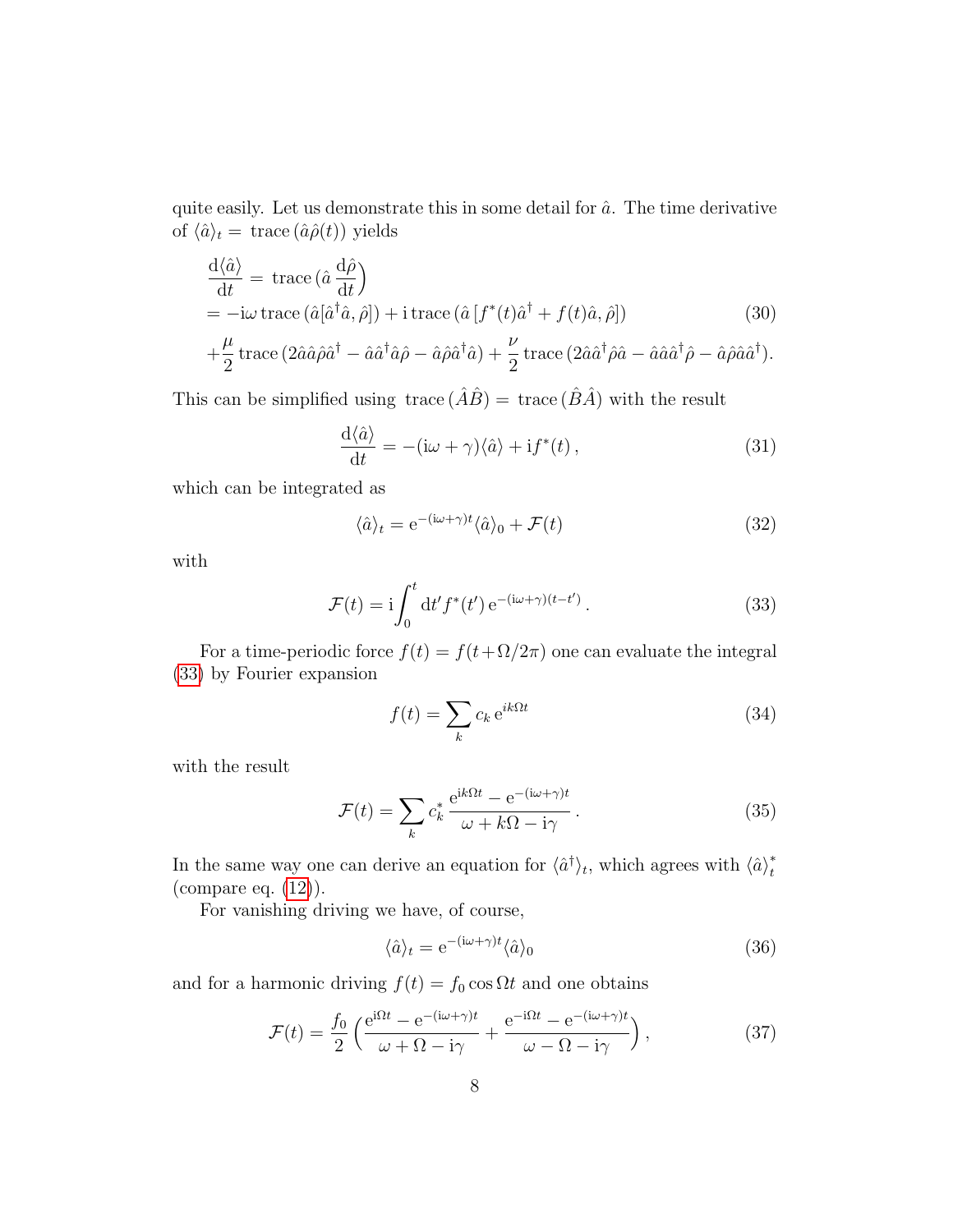which then provides the solution for the expectation values of position  $\hat{x} = (x^*, y^*)^T$  $(\hat{a}^\dagger + \hat{a})/\sqrt{2\omega}$  and momentum  $\hat{p} = i\sqrt{\omega/2} (\hat{a}^\dagger - \hat{a})$ . In the limit  $t \to \infty$  we have

$$
\mathcal{F}(t) \to \mathcal{F}^{(\ell c)}(t) = \frac{f_0}{2} \left( \frac{e^{i\Omega t}}{\omega + \Omega - i\gamma} + \frac{e^{-i\Omega t}}{\omega - \Omega - i\gamma} \right),\tag{38}
$$

and from [\(32\)](#page-7-1) we see that

<span id="page-8-1"></span>
$$
\langle \hat{a} \rangle_t \to \langle \hat{a} \rangle_t^{(\ell c)} = \mathcal{F}^{(\ell c)}(t) \tag{39}
$$

the expectation value for the quantum limit cycle, which leads to the asymptotic expressions for  $\langle x \rangle^{(\ell c)}(t)$  and  $\langle p \rangle^{(\ell c)}(t)$ .

Alternatively, for real  $\tilde{f}(t)$ , one can can start from the equations of motion

<span id="page-8-0"></span>
$$
\frac{\mathrm{d}\langle \hat{x} \rangle}{\mathrm{d}t} = \langle \hat{p} \rangle - \gamma \langle \hat{x} \rangle \tag{40}
$$

$$
\frac{\mathrm{d}\langle \hat{p} \rangle}{\mathrm{d}t} = -\omega^2 \langle \hat{x} \rangle - \gamma \langle \hat{p} \rangle + \tilde{f}(t) \tag{41}
$$

with  $\tilde{f}(t) = \sqrt{2\omega} f(t)$ . A second time derivative of [\(40\)](#page-8-0) yields, after inserting [\(41\)](#page-8-0) and eliminating  $\langle \hat{p} \rangle$ ,

$$
\frac{\mathrm{d}^2\langle\hat{x}\rangle}{\mathrm{d}t^2} + 2\gamma \frac{\mathrm{d}\langle\hat{x}\rangle}{\mathrm{d}t} + \left(\omega^2 + \gamma^2\right)\langle\hat{x}\rangle = \tilde{f}(t). \tag{42}
$$

We observe, that this differential equation agrees with the classical one in  $(1)$ , where the oscillator frequency  $\omega_0$  of in the classical equation is replaced by  $\sqrt{\omega^2 + \gamma^2}$ . Comparing with section [2](#page-1-3) we see that here only the underdamped case is realized.

For a cosine-driving, the quantum limit cycle can be copied from the classical one in [\(5\)](#page-2-1) as

<span id="page-8-2"></span>
$$
\langle \hat{x} \rangle_t = A_q \cos(\Omega t + \phi_q), \tag{43}
$$

where the motion follows the external force, shifted by a phase

$$
\phi_q = -\arctan\frac{2\gamma\Omega}{\omega^2 + \gamma^2 - \Omega^2} \tag{44}
$$

with an amplitude

$$
A_q = \frac{\tilde{f}_0}{\sqrt{(\omega^2 + \gamma^2 - \Omega^2)^2 + (2\gamma\Omega)^2}}.
$$
\n(45)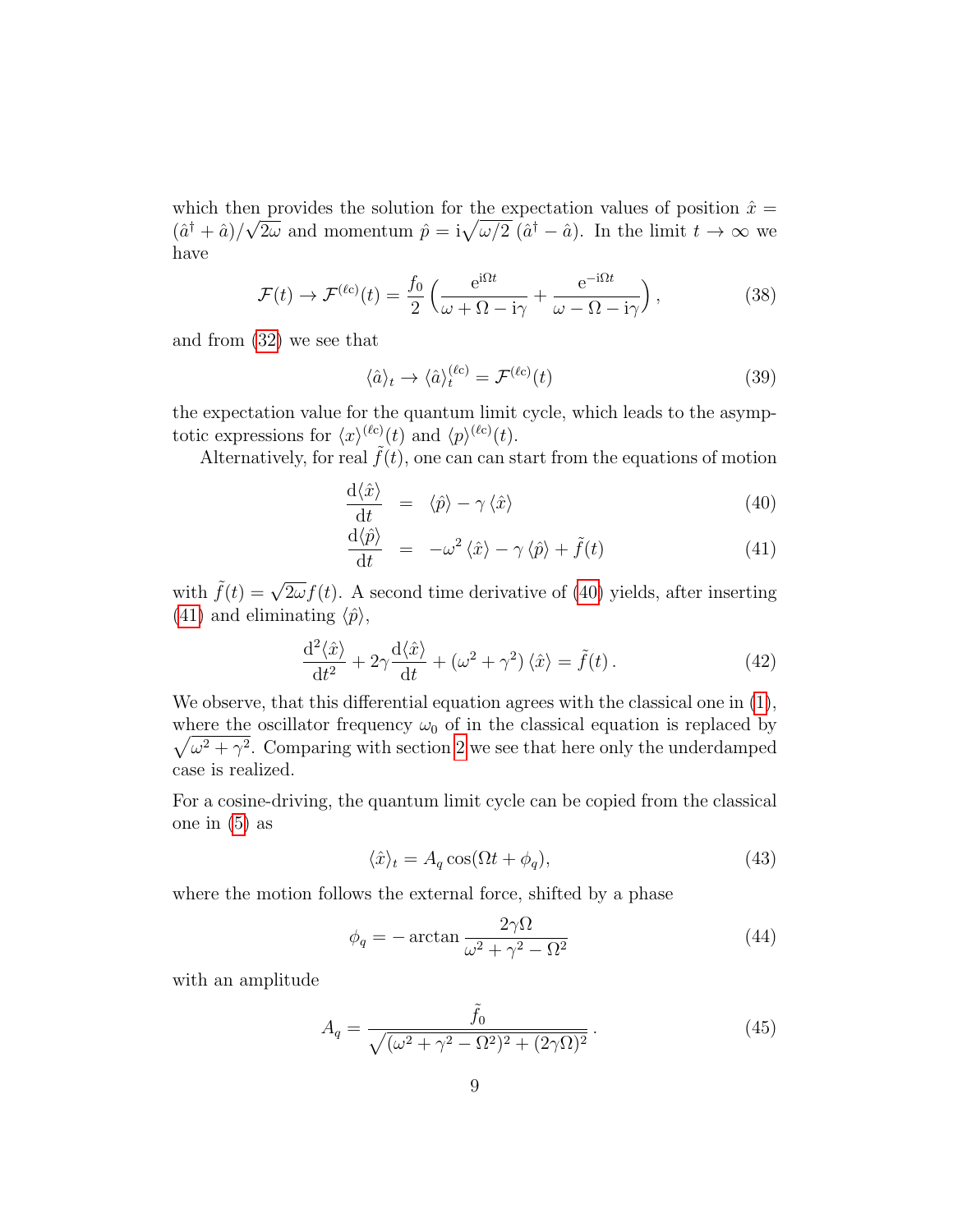In the quantum system, the resonance amplitude is  $A_R = \tilde{f}_0/(2\gamma\omega)$  at the resonance frequency  $\Omega_R = \sqrt{\omega^2 - \gamma^2}$ . We also note, that in this limit we have

<span id="page-9-1"></span>
$$
\langle \hat{p} \rangle^{(\ell c)}(t) = d \langle \hat{x} \rangle / dt + \gamma \langle \hat{x} \rangle \n= -\Omega A_q \sin(\Omega t + \phi_q) + \gamma A_q \cos(\Omega t + \phi_q) , \qquad (46)
$$

and in phase space we again obtain an ellipse, namely

<span id="page-9-3"></span>
$$
(\langle \hat{p} \rangle - \gamma \langle \hat{x} \rangle)^2 / \Omega^2 + \langle \hat{x} \rangle^2 = A_q^2.
$$
 (47)

Finally we will evaluate the mean value of  $\hat{n}$  by means of

$$
\frac{d\langle \hat{n} \rangle}{dt} = \text{trace} \left( \hat{n} \frac{d\hat{\rho}}{dt} \right)
$$
  
= trace  $( - i\omega \hat{n} [\hat{a}^\dagger \hat{a}, \hat{\rho}] + i(\hat{n} [f^*(t)\hat{a}^\dagger + f(t)\hat{a}, \hat{\rho}])$  (48)  
+  $\frac{\mu}{2}$  trace  $(2\hat{n}\hat{a}\hat{\rho}\hat{a}^\dagger - \hat{n}\hat{a}^\dagger \hat{a}\hat{\rho} - \hat{n}\hat{\rho}\hat{a}^\dagger \hat{a}) + \frac{\nu}{2}$  trace  $(2\hat{n}\hat{a}^\dagger \hat{\rho}\hat{a} - \hat{n}\hat{a}\hat{a}^\dagger \hat{\rho} - \hat{n}\hat{\rho}\hat{a}\hat{a}^\dagger),$ 

$$
+\frac{\mu}{2}\operatorname{trace}\left(2\hat{n}\hat{a}\hat{\rho}\hat{a}^{\dagger}-\hat{n}\hat{a}^{\dagger}\hat{a}\hat{\rho}-\hat{n}\hat{\rho}\hat{a}^{\dagger}\hat{a}\right)+\frac{\nu}{2}\operatorname{trace}\left(2\hat{n}\hat{a}^{\dagger}\hat{\rho}\hat{a}-\hat{n}\hat{a}\hat{a}^{\dagger}\hat{\rho}-\hat{n}\hat{\rho}\hat{a}\hat{a}^{\dagger}\right),
$$

which can be reduced to

<span id="page-9-0"></span>
$$
\frac{\mathrm{d}\langle \hat{n} \rangle}{\mathrm{d}t} = \nu - 2\gamma \langle \hat{n} \rangle + \mathrm{i} f^*(t) \langle \hat{a}^\dagger \rangle - \mathrm{i} f(t) \langle \hat{a} \rangle. \tag{49}
$$

For the force-free oscillator the solution is

$$
\langle n \rangle_t = \frac{\nu}{2\gamma} + \left( n_0 - \frac{\nu}{2\gamma} \right) e^{-2\gamma t}
$$
 (50)

with  $\langle n \rangle_t \to \nu/2\gamma$  for  $t \to \infty$ , which agrees with eq. [\(23\)](#page-5-3) for  $n_0 = 0$ . For the driven system with  $f(t) = f_0 \cos \Omega t$  eq. [\(49\)](#page-9-0) reads

$$
\frac{\mathrm{d}\langle \hat{n} \rangle}{\mathrm{d}t} = \nu - 2\gamma \langle \hat{n} \rangle + \sqrt{\frac{2}{\omega}} f_0 \cos \Omega t \langle \hat{p} \rangle, \qquad (51)
$$

and, using [\(46\)](#page-9-1), one can quite easily see that in the long time limit we have

<span id="page-9-2"></span>
$$
\langle \hat{n} \rangle_t^{(\ell c)} = \overline{n} + \frac{\tilde{f}_0 A_q}{4\omega} \cos(2\Omega t + \phi_q) \tag{52}
$$

$$
\overline{n} = \frac{\nu}{2\gamma} + \frac{\tilde{f}_0 A_q}{4\gamma \omega} \left( \gamma \cos \phi_q - \Omega \sin \phi_q \right), \tag{53}
$$

which solves the differential equation [\(49\)](#page-9-0), i.e. the mean value of  $\hat{n}$  oscillates with twice the forcing frequency, again shifted by the same phase  $\phi_q$ , with an average value  $\overline{n}$ .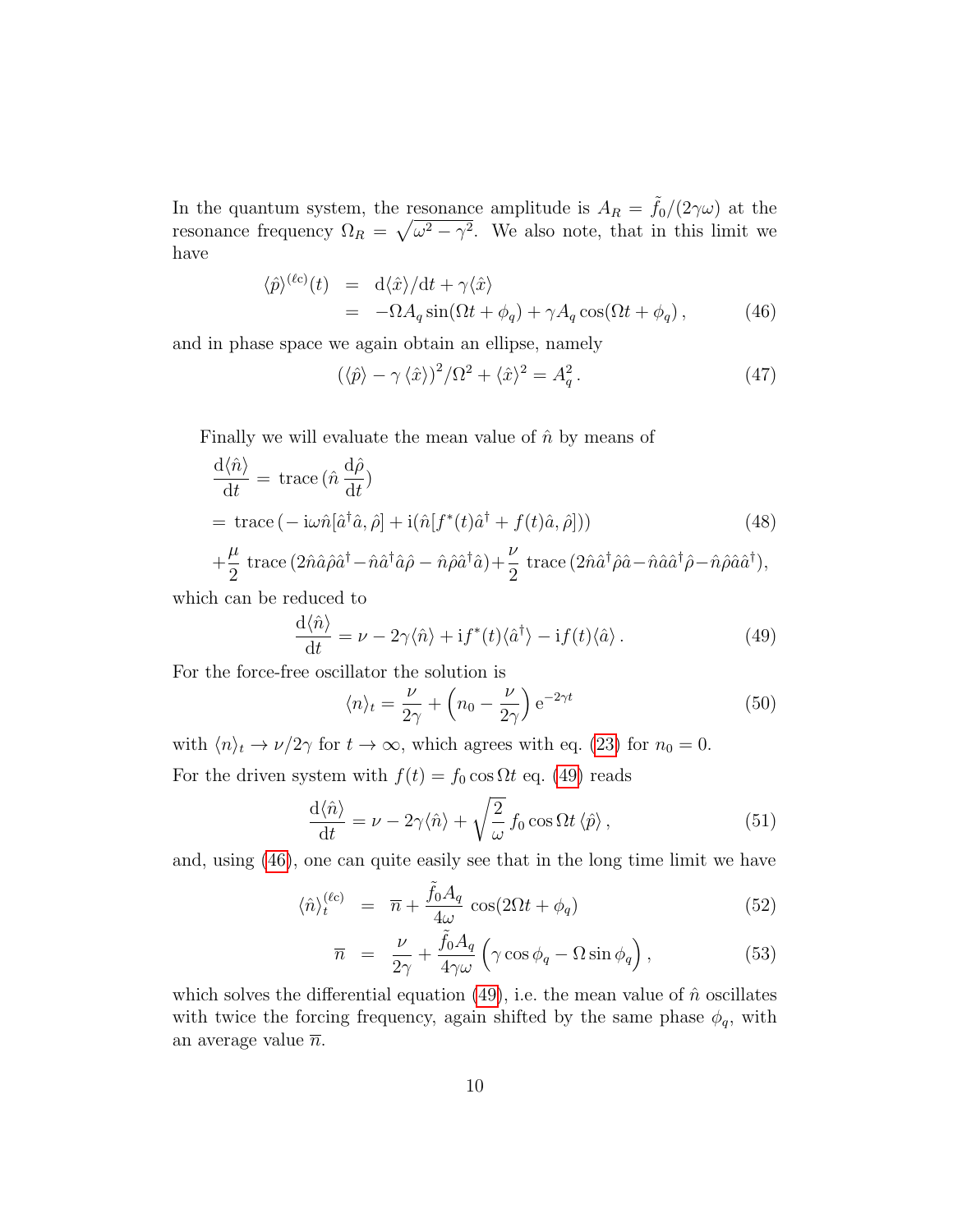#### <span id="page-10-0"></span>4 A special class of solutions

The fact that the mean values  $\langle \hat{n} \rangle_t$ ,  $\langle \hat{x} \rangle_t$  and  $\langle \hat{p} \rangle_t$  can be described by a closed set of differential equations, which can be solved without the necessity to evaluate the full density matrix  $\hat{\rho}(t)$ , tremendously simplifies the analysis. Note that this is no longer true for other operators as for instance  $\langle \hat{a}^2 \rangle_t$ . This simplification is due to the fact that the set of operators  $\hat{I}$ ,  $\hat{a}$ ,  $\hat{a}^{\dagger}$  and  $\hat{a}^{\dagger} \hat{a}$ closes under the Lindblad evolution and the dynamics in this reduced subset simplifies. We can therefore conjecture that one can find special solutions generated solely by these operators expressing the density operator as

$$
\hat{\rho}(t) = e^{z(t) + v(t)\hat{a}^\dagger \hat{a} + \delta(t)\hat{a}^\dagger + \delta^*(t)\hat{a}},\tag{54}
$$

which is Hermitian for real parameters  $z$  and  $v$ . This exponential representation can be rewritten as an exponential product

<span id="page-10-2"></span>
$$
\hat{\rho}(t) = e^{c(t)} e^{\beta(t)\hat{a}^\dagger} e^{\sigma(t)\hat{a}^\dagger \hat{a}} e^{\beta^*(t)\hat{a}}, \qquad (55)
$$

which is often more convenient. The coefficients of both expressions satisfy the disentangling relations

<span id="page-10-1"></span>
$$
v = \sigma , \quad \delta = \frac{\beta \sigma}{e^{\sigma} - 1} , \quad z = c + |\beta|^2 \frac{1 + \sigma - e^{\sigma}}{(1 - e^{\sigma})^2}
$$
(56)

or

$$
\sigma = v \ , \quad \beta = \frac{\delta}{v} \left( e^v - 1 \right) \ , \quad c = z - \left| \frac{\delta}{v} \right|^2 \left( 1 + v - e^v \right) \tag{57}
$$

(see, e.g., [\[2\]](#page-22-1), eqs.  $(4.4)$ ,  $(4.5)$ ).

Clearly this class of density operators is not general. It covers, however, some interesting cases. For  $\beta = 0$  one obtains the canonical distribution, in the limit  $\sigma \to -\infty$  the pure state distribution  $\hat{\rho} = |\beta\rangle\langle\beta|$  for a coherent state  $|\beta\rangle$  and, as will be shown below, it describes the limit cycle distribution of a forced oscillator.

In order to verify that such a  $\hat{\rho}(t)$  is actually a solution of the Lindblad equation we start from the well known operator identities (see, e.g., [\[1\]](#page-22-0))

<span id="page-10-3"></span>
$$
e^{-\beta \hat{a}^{\dagger}} \hat{a} e^{\beta \hat{a}^{\dagger}} = \hat{a} + \beta , \qquad e^{-\sigma \hat{a}^{\dagger} \hat{a}} \hat{a} e^{\sigma \hat{a}^{\dagger} \hat{a}} = e^{\sigma} \hat{a} , \qquad (58)
$$

$$
e^{\beta \hat{a}} \hat{a}^{\dagger} e^{-\beta \hat{a}} = \hat{a}^{\dagger} + \beta , \qquad e^{\sigma \hat{a}^{\dagger} \hat{a}} \hat{a}^{\dagger} e^{-\sigma \hat{a}^{\dagger} \hat{a}} = e^{\sigma} \hat{a}^{\dagger} , \qquad (59)
$$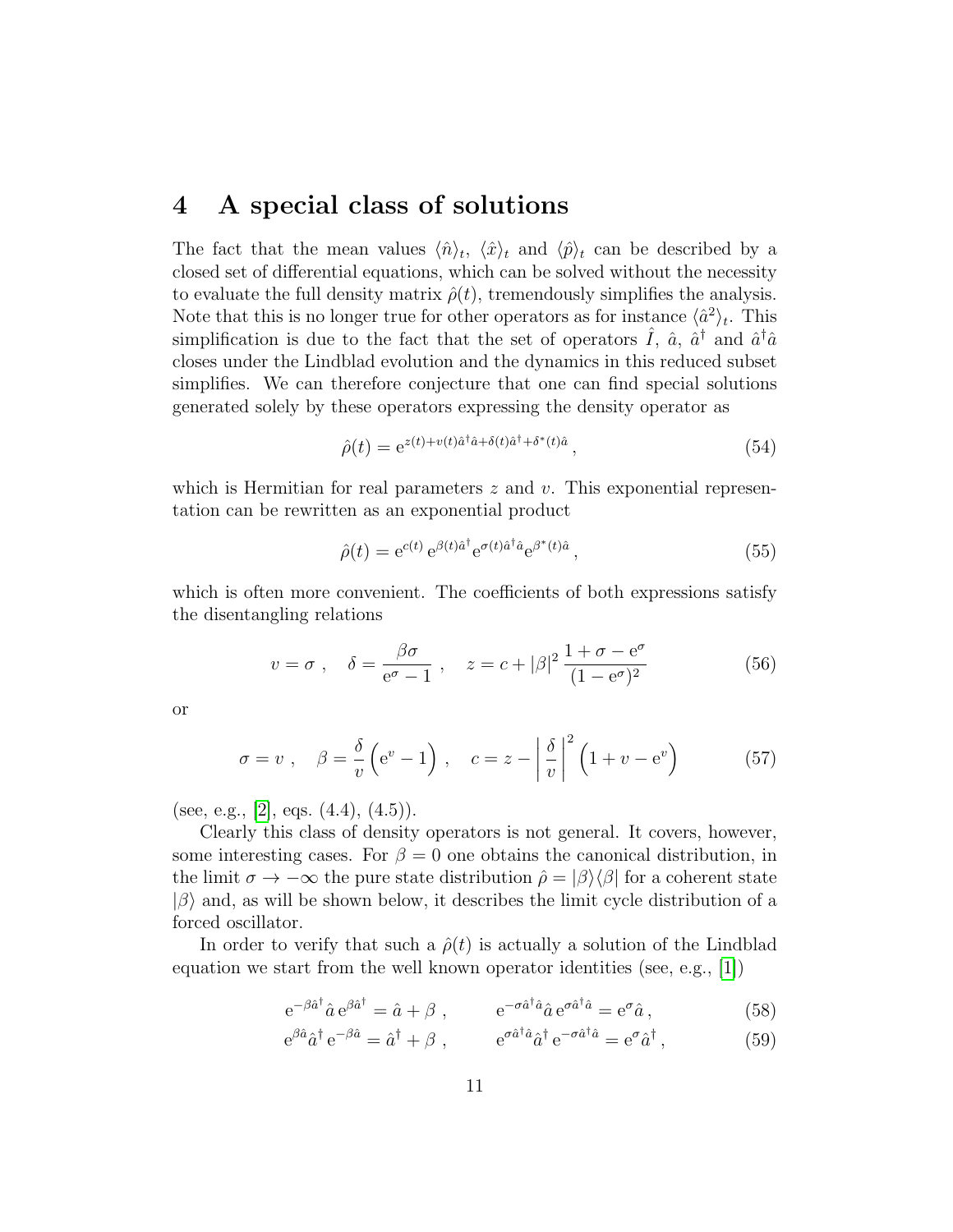which imply

<span id="page-11-0"></span>
$$
\hat{a} e^{\beta \hat{a}^\dagger} = e^{\beta \hat{a}^\dagger} (\hat{a} + \beta) , \qquad \hat{a} e^{\sigma \hat{a}^\dagger \hat{a}} = e^{\sigma} e^{\sigma \hat{a}^\dagger \hat{a}} \hat{a} , \qquad (60)
$$

$$
e^{\beta \hat{a}} \hat{a}^{\dagger} = (\hat{a}^{\dagger} + \beta)e^{\beta \hat{a}} , \qquad e^{\sigma \hat{a}^{\dagger} \hat{a}} \hat{a}^{\dagger} = e^{\sigma} \hat{a}^{\dagger} e^{\sigma \hat{a}^{\dagger} \hat{a}} . \qquad (61)
$$

A short calculation using these relations and  $\hat{\rho}$  as given in [\(55\)](#page-10-2) yields

<span id="page-11-1"></span>
$$
\hat{a}\hat{\rho} = e^{\sigma}\hat{\rho}\hat{a} + \beta\hat{\rho} \ , \quad \hat{\rho}\hat{a}^{\dagger} = e^{\sigma}\hat{a}^{\dagger}\hat{\rho} + \beta^{*}\hat{\rho} \,, \tag{62}
$$

and the time derivative is equal to

<span id="page-11-2"></span>
$$
\frac{d\hat{\rho}}{dt} = \dot{c}\hat{\rho} + \dot{\beta}\hat{a}^{\dagger}\hat{\rho} + \dot{\sigma}e^{c}e^{\beta\hat{a}^{\dagger}}\hat{a}^{\dagger}\hat{a}e^{\sigma\hat{a}^{\dagger}\hat{a}}e^{\beta^{*}\hat{a}} + \dot{\beta}^{*}\hat{\rho}\hat{a} \n= \dot{c}\hat{\rho} + \dot{\beta}\hat{a}^{\dagger}\hat{\rho} + \dot{\sigma}\hat{a}^{\dagger}\hat{\rho}\hat{a} + \dot{\beta}^{*}\hat{\rho}\hat{a},
$$
\n(63)

where we have used

$$
e^c e^{\beta \hat{a}^\dagger} \hat{a}^\dagger \hat{a} e^{\sigma \hat{a}^\dagger \hat{a}} e^{\beta^* \hat{a}} = e^c \hat{a}^\dagger e^{\beta \hat{a}^\dagger} e^{\sigma} e^{\sigma \hat{a}^\dagger \hat{a}} \hat{a} e^{\beta^* \hat{a}} = e^{\sigma} \hat{a}^\dagger \hat{\rho} \hat{a}.
$$
 (64)

As a next step we evaluate  $\mathcal{L}\hat{\rho}$  for the Hamiltonian [\(13\)](#page-3-1) and reorder the terms starting with the Lindblad ones using  $\hat{a}\hat{a}^{\dagger} = \hat{a}^{\dagger}\hat{a} + 1$ :

$$
\frac{\mu}{2} (2\hat{a}\hat{\rho}\hat{a}^{\dagger} - \hat{a}^{\dagger}\hat{a}\hat{\rho} - \hat{\rho}\hat{a}^{\dagger}\hat{a}) + \frac{\nu}{2} (2\hat{a}^{\dagger}\hat{\rho}\hat{a} - \hat{a}\hat{a}^{\dagger}\hat{\rho} - \hat{\rho}\hat{a}\hat{a}^{\dagger})
$$
  

$$
= \mu \hat{a}\hat{\rho}\hat{a}^{\dagger} + \nu \hat{a}^{\dagger}\hat{\rho}\hat{a} - \gamma'\hat{a}^{\dagger}\hat{a}\hat{\rho} - \gamma'\hat{\rho}\hat{a}^{\dagger}\hat{a} - \nu\hat{\rho}.
$$
 (65)

We then have

$$
\mathcal{L}\hat{\rho} = (-i\omega + \gamma')\hat{a}^{\dagger}\hat{a}\hat{\rho} + (i\omega - \gamma')\hat{\rho}\hat{a}^{\dagger}\hat{a} - \nu\hat{\rho} \n+if^{*}\hat{a}^{\dagger}\hat{\rho} + if\hat{a}\hat{\rho} - if^{*}\hat{\rho}\hat{a}^{\dagger} - if\hat{\rho}\hat{a} + \mu\hat{a}\hat{\rho}\hat{a}^{\dagger} + \nu\hat{a}^{\dagger}\hat{\rho}\hat{a} \n= (-i\omega + \gamma')\hat{a}^{\dagger}(e^{\sigma}\hat{\rho}\hat{a} + \beta\hat{\rho}) + (i\omega - \gamma')(e^{\sigma}\hat{a}^{\dagger}\hat{\rho} + \beta^{*}\hat{\rho})\hat{a} - \nu\hat{\rho} \n+if^{*}\hat{a}^{\dagger}\hat{\rho} + if(e^{\sigma}\hat{\rho}\hat{a} + \beta\hat{\rho}) - if^{*}(e^{\sigma}\hat{a}^{\dagger}\hat{\rho} + \beta^{*}\hat{\rho}) - if\hat{\rho}\hat{a} \n+ \mu\hat{a}\hat{\rho}\hat{a}^{\dagger} + \nu\hat{a}^{\dagger}\hat{\rho}\hat{a},
$$
\n(66)

and with relations  $(60) - (62)$  $(60) - (62)$  $(60) - (62)$  we find

$$
\hat{a}\hat{\rho}\hat{a}^{\dagger} = e^{\sigma}\hat{\rho}\hat{a}\hat{a}^{\dagger} + \beta\hat{\rho}\hat{a}^{\dagger} = e^{\sigma}\hat{\rho}(\hat{a}^{\dagger}\hat{a} + 1) + \beta e^{\sigma}\hat{a}^{\dagger}\hat{\rho} + |\beta|^2\hat{\rho}
$$
  
=  $e^{2\sigma}\hat{a}^{\dagger}\hat{\rho}\hat{a} + e^{\sigma}\beta^*\hat{\rho}\hat{a} + \beta e^{\sigma}\hat{a}^{\dagger}\hat{\rho} + (e^{\sigma} + |\beta|^2)\hat{\rho}.$  (67)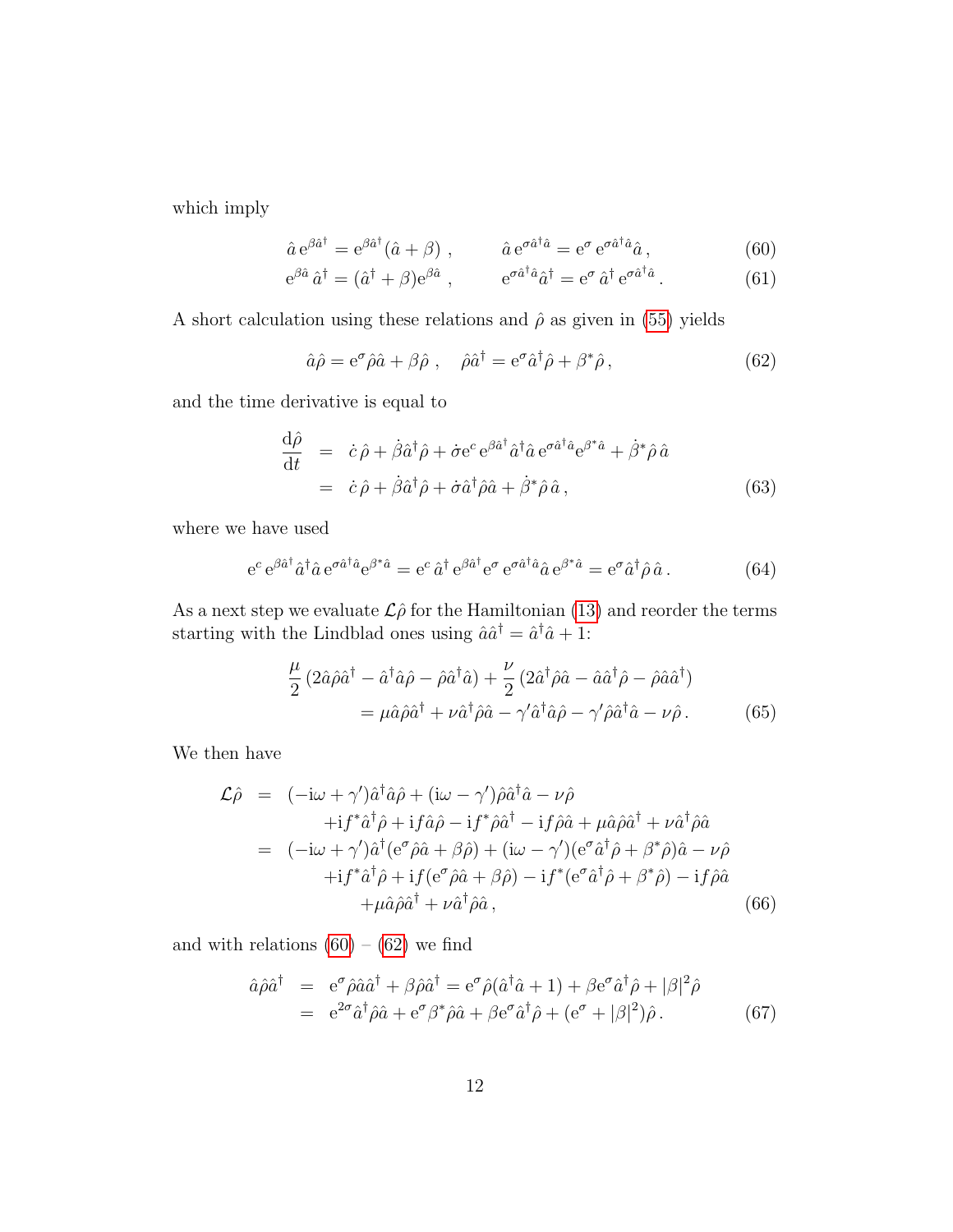We finally arrive at

$$
\mathcal{L}\hat{\rho} = i f \beta - i f^* \beta^* - \nu + \mu (e^{\sigma} + |\beta|^2) \hat{\rho} \n+ (i f^* (1 - e^{\sigma}) + (-i\omega - \gamma') \beta + \mu \beta e^{\sigma}) \hat{a}^{\dagger} \hat{\rho} \n+ (i f (1 - e^{\sigma}) + (i\omega - \gamma') \beta^* + \mu \beta^* e^y) \hat{\rho} \hat{a} \n+ (\mu e^{2y} - 2\gamma' e^{\sigma} + \nu) \hat{a}^{\dagger} \hat{\rho} \hat{a} ,
$$
\n(68)

and in comparison with [\(63\)](#page-11-2) we see that the coefficients satisfy the differential equations

<span id="page-12-0"></span>
$$
\dot{c} = \text{if}\,\beta - \text{i}\beta^* - \nu + \mu(\text{e}^{\sigma} + |\beta|^2) \tag{69}
$$

$$
\dot{\beta} = \mathrm{i} f^*(1 - \mathrm{e}^{\sigma}) + (-\mathrm{i}\omega - \gamma')\beta + \mu\beta \mathrm{e}^{\sigma} \tag{70}
$$

$$
\dot{\sigma} = -2\gamma' + \mu e^{\sigma} + \nu e^{-\sigma}.
$$
\n(71)

The substitution  $u = e^{\sigma}$  transforms the last equation into

$$
\dot{u} = \nu - 2\gamma' u + \mu u^2, \qquad (72)
$$

which agrees with eq. [\(18\)](#page-5-4). A solution for an initial condition  $0 < u_0 =$  $u(0) = e^{\sigma(0)} < 1$  is given by

<span id="page-12-2"></span>
$$
u(t) = \frac{\mu u_0 - \nu + \nu (1 - u_0) e^{2\gamma t}}{\mu u_0 - \nu + \mu (1 - u_0) e^{2\gamma t}}
$$
(73)

with  $u(t) < 1$ . The function  $u(t)$  is monotonic, decreasing for  $u_0 > \nu/\mu$  and increasing for  $u_0 < \nu/\mu$ , with  $u(t) \to \nu/\mu$  for  $t \to \infty$ . For  $\nu = 0$  we have

<span id="page-12-3"></span>
$$
u(t) = \frac{u_0}{u_0 + (1 - u_0) e^{2\gamma t}}.
$$
\n(74)

Equation [\(70\)](#page-12-0) for  $\beta(t)$  can be simplified by means of the transformation  $\beta = \alpha (1 - u)$ , which leads to

<span id="page-12-1"></span>
$$
\dot{\alpha} = -(\mathrm{i}\omega + \gamma)\alpha + \mathrm{i}f^*(t) \tag{75}
$$

with initial condition  $\alpha(0) = \beta(0)/(1 - u(0))$ . This agrees with [\(31\)](#page-7-2) for  $\langle \hat{a} \rangle_t$ and is solved by

$$
\alpha(t) = e^{-(i\omega + \gamma)t} \alpha(0) + \mathcal{F}(t)
$$
\n(76)

with  $\mathcal{F}(t)$  given in [\(33\)](#page-7-0).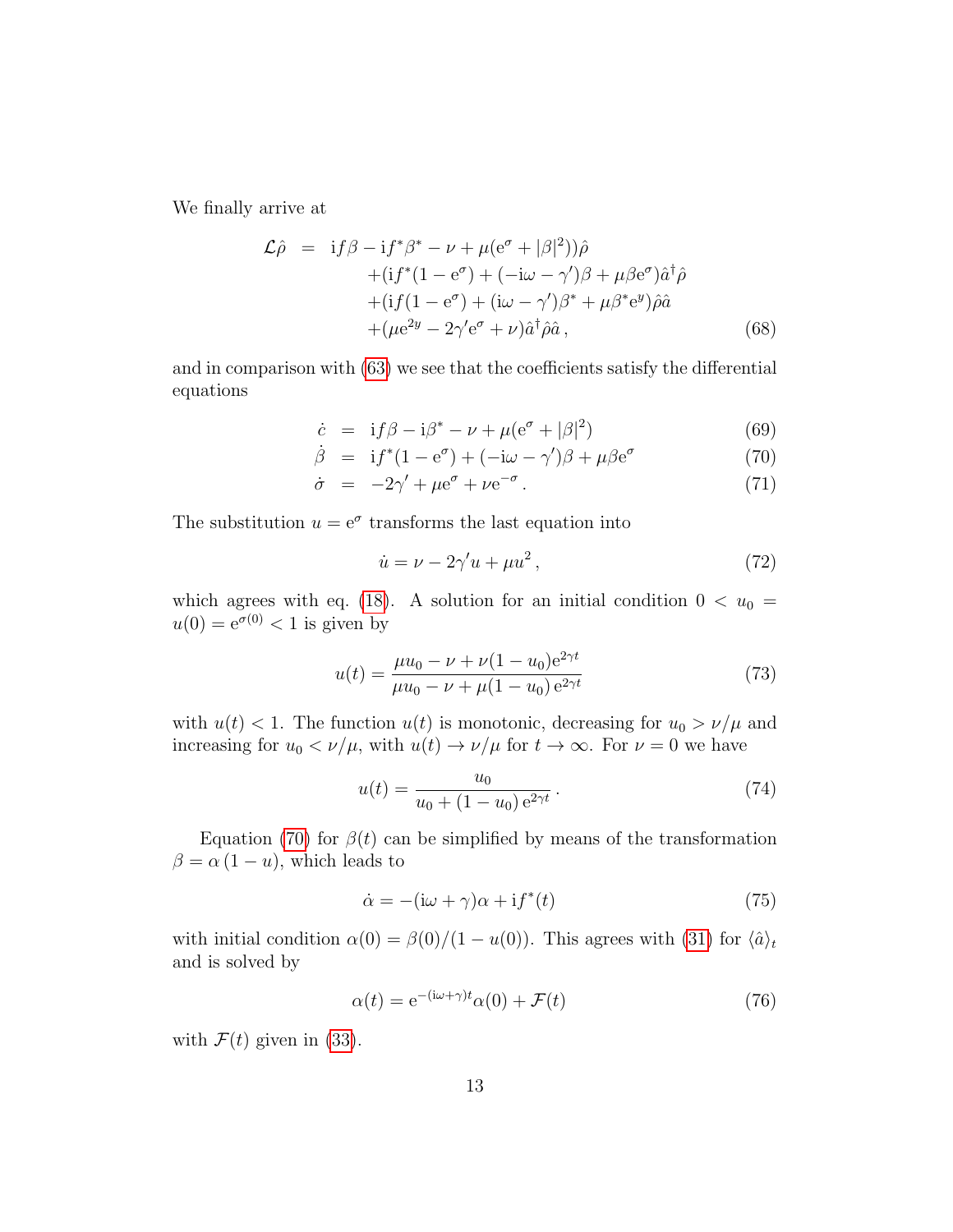Integration of [\(69\)](#page-12-0) yields  $c(t)$ , i.e. the normalization factor  $Z(t) = e^{c(t)}$  of

$$
\hat{\rho} = Z \hat{\rho}' \quad \text{with} \quad \hat{\rho}' = e^{\beta \hat{a}^\dagger} e^{\sigma \hat{a}^\dagger \hat{a}} e^{\beta^* \hat{a}}, \tag{77}
$$

but preferably the normalization factor can be obtained in closed form by evaluating the trace in coherent states  $|\alpha\rangle$ :

trace 
$$
\hat{\rho}' = \int \frac{d^2 \alpha}{\pi} \langle \alpha | e^{\beta \hat{a}^\dagger} e^{\sigma \hat{a}^\dagger \hat{a}} e^{\beta^* \hat{a}} | \alpha \rangle
$$
  
=  $\int \frac{d^2 \alpha}{\pi} e^{\beta \alpha^* - b(t) |\alpha|^2 + \beta^* \alpha} = (1/b) e^{\beta^* \beta/b}$  (78)

with

$$
b(t) = 1 - e^{\sigma(t)} = 1 - u(t),
$$
\n(79)

which leads to

<span id="page-13-0"></span>
$$
Z = b e^{-\beta^* \beta/b}.
$$
 (80)

We see that  $\hat{\rho}$  is normalizable for  $b > 0$ , i.e.  $\sigma < 0$ .

It should be noted that the normalization factor  $Z$  can be employed in the same way the partition function in statistical mechanics to generate mean values by parameter differentiation. By means of

$$
\frac{\partial \hat{\rho}'}{\partial \beta^*} = \hat{\rho}' \hat{a} , \quad \frac{\partial \hat{\rho}'}{\partial \beta} = \hat{a}^\dagger \hat{\rho}' \tag{81}
$$

one obtains

<span id="page-13-1"></span>
$$
\langle \hat{a} \rangle = -\frac{1}{Z} \frac{\partial Z}{\partial \beta^*} = \frac{\beta}{b} \quad \text{and} \quad \langle \hat{a}^\dagger \rangle = -\frac{1}{Z} \frac{\partial Z}{\partial \beta} = \frac{\beta^*}{b} \tag{82}
$$

and therefore

$$
\langle \hat{x} \rangle = \frac{1}{\sqrt{2\omega}} \frac{\beta^* + \beta}{b} , \quad \langle \hat{p} \rangle = i \sqrt{\frac{\omega}{2}} \frac{\beta^* - \beta}{b} . \tag{83}
$$

One can also derive expressions for the expectation values of  $\hat{n} = \hat{a}^\dagger \hat{a}$  or  $\hat{a}^{\dagger 2}$ and  $\hat{a}^2$  etc. using this technique. As an example, we consider  $\hat{n} = \hat{a}^\dagger \hat{a}$ . Using

$$
\frac{\partial \hat{\rho}'}{\partial \sigma} = e^{x\hat{a}^\dagger} \hat{a}^\dagger \hat{a} e^{\sigma \hat{a}^\dagger \hat{a}} = \hat{a}^\dagger e^{\beta \hat{a}^\dagger} \hat{a} e^{\sigma \hat{a}^\dagger \hat{a}}
$$
  
=  $\hat{a}^\dagger (\hat{a} - \beta) e^{\beta \hat{a}^\dagger} e^{\sigma \hat{a}^\dagger \hat{a}} = \hat{a}^\dagger \hat{a} \hat{\rho}' - \beta \hat{a}^\dagger \hat{a} \hat{\rho}'$  (84)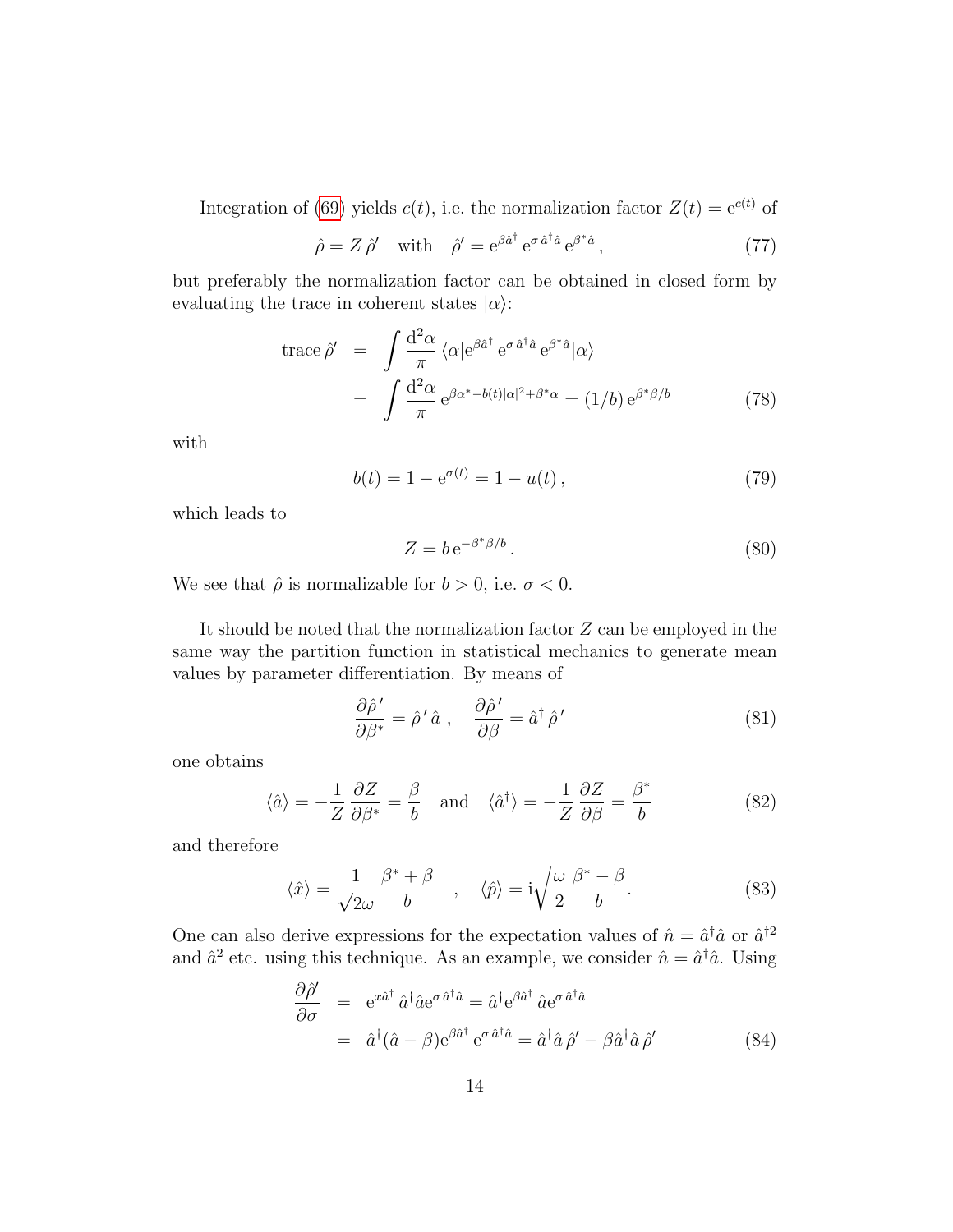one gets

<span id="page-14-3"></span>
$$
\langle \hat{n} \rangle = -\frac{1}{Z} \frac{\partial Z}{\partial \sigma} + \beta \langle \hat{a}^{\dagger} \rangle = \frac{1}{b} - 1 + \frac{|\beta|^2}{b^2}.
$$
 (85)

We have therefore shown that the exponential product [\(55\)](#page-10-2),

<span id="page-14-0"></span>
$$
\hat{\rho}(t) = Z(t) e^{\beta(t)\hat{a}^\dagger} e^{\sigma(t)\hat{a}^\dagger \hat{a}} e^{\beta^*(t)\hat{a}}, \tag{86}
$$

is form-invariant under Lindblad dynamics. Moreover we have constructed an explicit solution, which requires only the numerical solution of a single differential equation, namely [\(75\)](#page-12-1) for  $\alpha(t)$ :

$$
\dot{\alpha} = \text{i}f(t) - (\text{i}\omega + \gamma)\alpha \tag{87}
$$

with  $\alpha(0) = \beta(0)/b(0)$ . This determines the parameter

$$
\beta(t) = \alpha(t)b(t),\tag{88}
$$

with  $b(t) = 1 - u(t)$ , where  $u(t)$  given in [\(73\)](#page-12-2) does not depend on the force, and the remaining parameter in [\(86\)](#page-14-0) is given by  $\sigma(t) = \ln u(t)$ . With the normalization  $Z = be^{-|\alpha|^2 b}$  from [\(80\)](#page-13-0) eq. [\(86\)](#page-14-0) can be written as

<span id="page-14-1"></span>
$$
\hat{\rho}(t) = b(t) e^{-|\beta(t)|^2/b(t)} e^{\beta(t)\hat{a}^\dagger} e^{\sigma(t)\hat{n}} e^{\beta^*(t)\hat{a}}
$$
\n(89)

or in pure exponential form by means of the disentangling relation [\(56\)](#page-10-1) as

<span id="page-14-4"></span>
$$
\hat{\rho}(t) = b(t) e^{\sigma(t) \left( |\alpha(t)|^2 + \hat{n} - \alpha(t)\hat{a}^\dagger - \alpha^*(t)\hat{a} \right)}.
$$
\n(90)

The most important expectation values are then known analytically, as for example

<span id="page-14-5"></span>
$$
\langle \hat{a} \rangle_t = \beta(t) / b(t) = \alpha(t) \tag{91}
$$

given in eq.  $(82)$ ).

From eq. [\(89\)](#page-14-1) one can also derive a simple equation for the diagonal matrix elements of the density operator in coherent states,

<span id="page-14-2"></span>
$$
\rho(\alpha, t) = \langle \alpha | \hat{\rho}(t) | \alpha \rangle = b e^{-|\beta|^2/b} \langle \alpha | e^{\beta \hat{a}^\dagger} e^{\sigma \hat{a}^\dagger \hat{a}} e^{\beta^* \hat{a}} | \alpha \rangle \n= b e^{-|\beta|^2/b} e^{\beta \hat{a}^\dagger} \langle \alpha | e^{\sigma \hat{a}^\dagger \hat{a}} | \alpha \rangle e^{\beta^* \alpha} \n= b e^{-|\beta|^2/b + \beta \alpha^* + b |\alpha|^2 + \beta^* \alpha} = b e^{\beta \alpha^* + \beta^* \alpha},
$$
\n(92)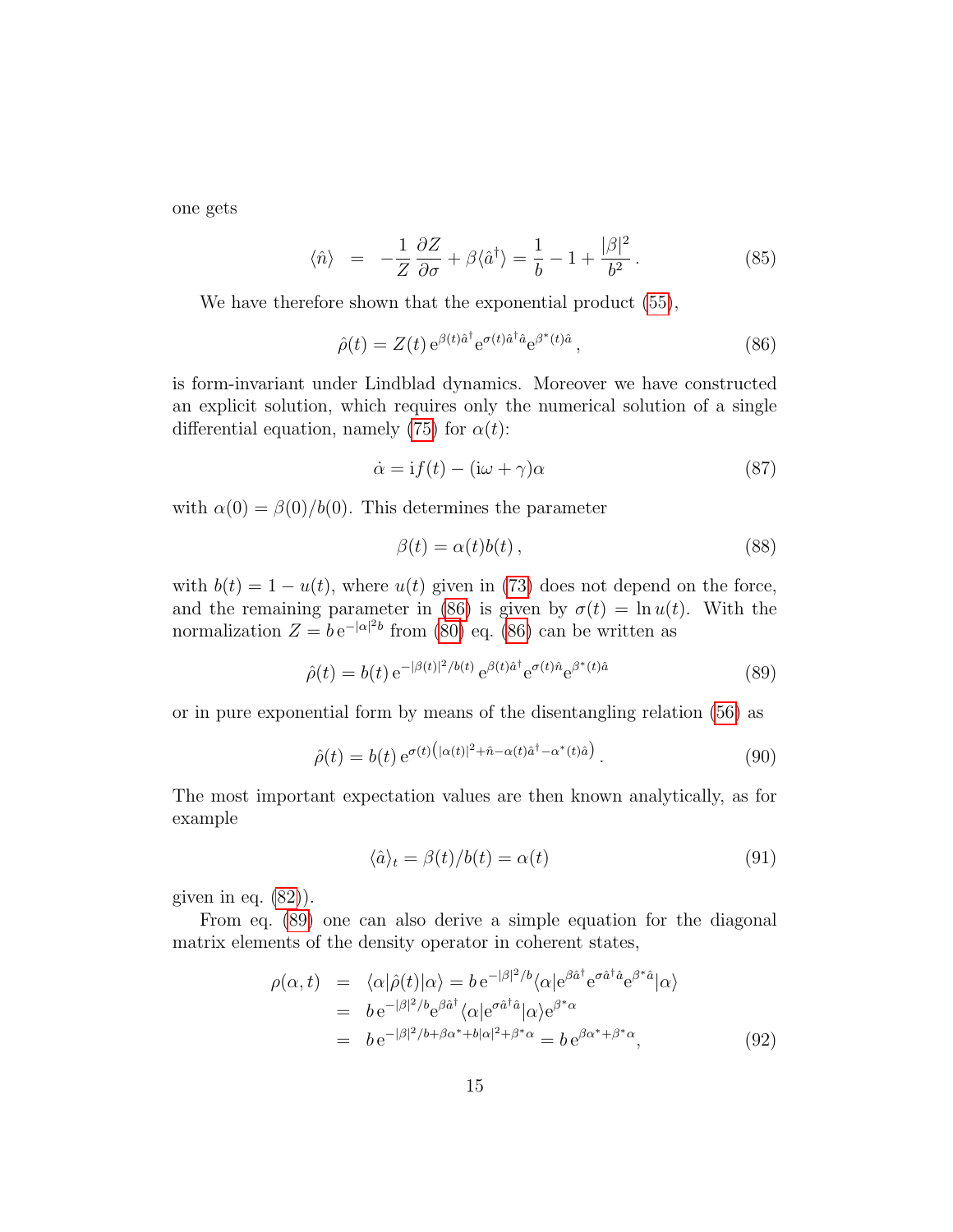where we have used

$$
\langle \alpha | e^{\sigma \hat{a}^\dagger \hat{a}} | \alpha \rangle = e^{-(1 - e^{\sigma})\alpha^* \alpha} \tag{93}
$$

(see [\[1,](#page-22-0) eq. (3.3.24)]).  $\hat{\rho}(\alpha, t)$  is known as the Husimi distribution, a (quasi) density in phase space  $(x, p)$  with  $x = (\alpha^* + \alpha)/\sqrt{2\omega}$  and  $p = i\sqrt{\omega/2} (\alpha^* - \alpha)$ . The Husimi distribution [\(92\)](#page-14-2) can be rewritten in Gaussian form as

$$
\hat{\rho}(\alpha, t) = b(t) e^{-b(t)|\alpha - \alpha(t)|^2}, \qquad (94)
$$

where  $\alpha(t)$  describes the motion of the center of the density in phase space, i.e. the mean value of  $\hat{a}$ . The width is given by  $1/\sqrt{2b(t)}$ . For the special case  $\nu = 0$  we see, using  $u(t)$  from [\(74\)](#page-12-3), that the width parameter is given by

$$
b(t) = \frac{b_0}{b_0 + (1 - b_0)e^{-2\gamma t}}
$$
\n(95)

with  $b(t) \to 1$  for  $t \to \infty$ .

Let us consider some examples in more detail. First, for a force-free system, eq. [\(75\)](#page-12-1) is solved by

$$
\alpha(t) = \alpha_0 e^{-(i\omega + \gamma)t} \tag{96}
$$

with  $\alpha_0 = \alpha(0)$ , and we see that the center of the Gaussian Husimi density distribution [\(92\)](#page-14-2) traces out the path  $\alpha(t)$  toward the center at  $\alpha = 0$ , whereas the width parameter  $b(t)$  converges to  $2\gamma/\mu$ . This limit agrees, of course, with the steady state distribution [\(16\)](#page-4-0). For the harmonically driven system with  $f(t) = f_0 \cos \Omega t$  we can easily verify that  $\alpha(t)$  is given by

$$
\alpha(t) = \alpha_0 e^{-(i\omega + \gamma)t} - \frac{f_0}{2} \left( \frac{e^{-(i\omega + \gamma)t} - e^{i\Omega t}}{\omega + \Omega - i\gamma} + \frac{e^{-(i\omega + \gamma)t} - e^{-i\Omega t}}{\omega - \Omega - i\gamma} \right)
$$
(97)

and, according to  $(85)$ , the expectation value of  $\hat{n}$  is equal to

$$
\langle \hat{n} \rangle_t = \frac{1}{b(t)} - 1 + |\alpha(t)|^2. \tag{98}
$$

In the long time limit we have

$$
\alpha(t) \to \alpha^{(\ell c)}(t) = \frac{f_0}{2} \left( \frac{e^{i\Omega t}}{\omega + \Omega - i\gamma} + \frac{e^{-i\Omega t}}{\omega - \Omega - i\gamma} \right)
$$
(99)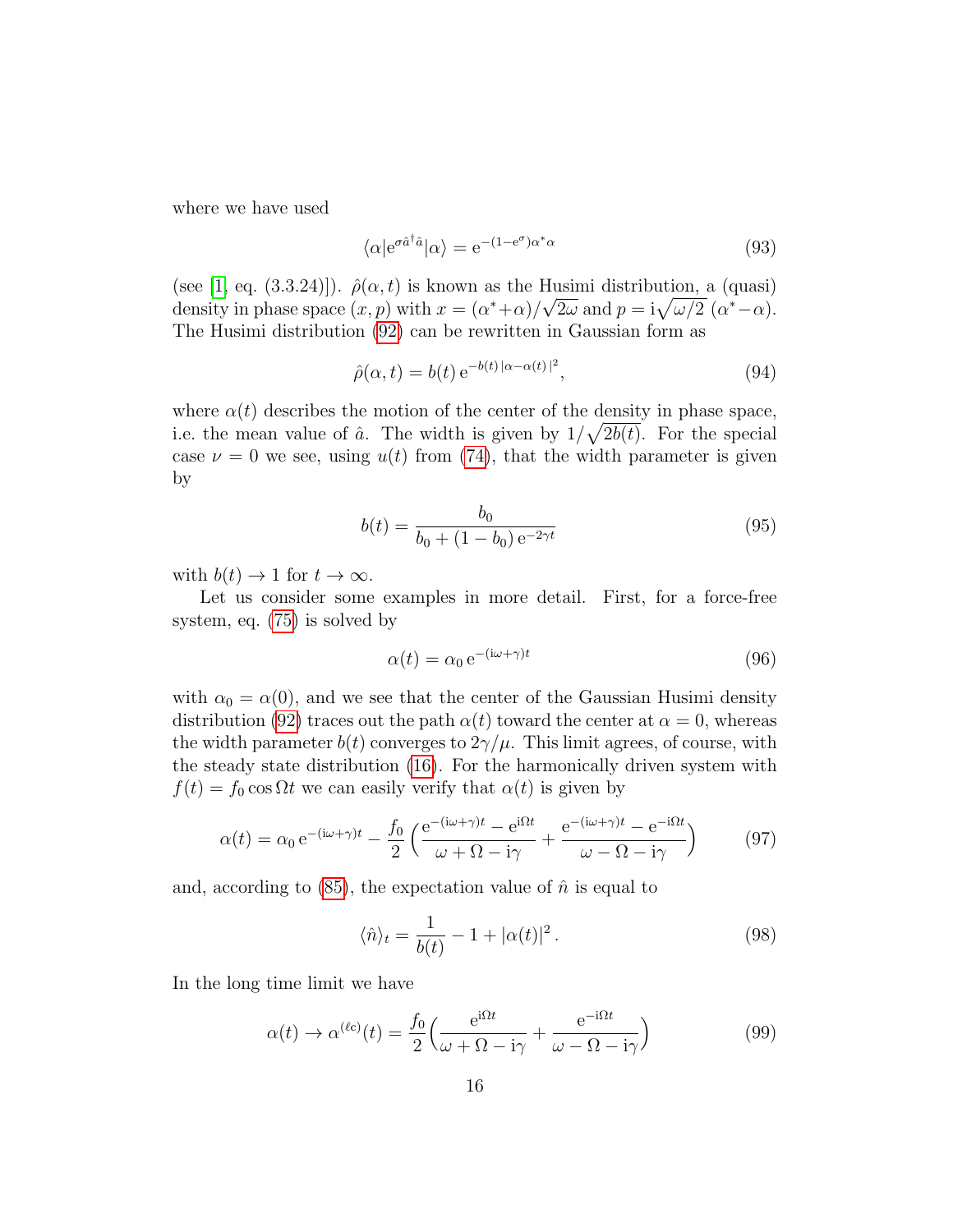and therefore, because of  $b \to 2\gamma/\mu$ ,

$$
\langle \hat{n} \rangle_t = \frac{\nu}{2\gamma} + |\alpha^{(\ell c)}|^2 \tag{100}
$$

in agreement with the previous result [\(52\)](#page-9-2). The density operator converges for long times to the limit cycle distribution

$$
\hat{\rho}^{(\ell c)}(t) = \frac{2\gamma}{\mu} e^{|\alpha^{(\ell c)}(t)|^2} e^{\beta(t)\hat{a}^\dagger} e^{\log(\nu/\mu)\hat{n}} e^{\beta^*(t)\hat{a}}
$$
\n(101)

with  $\beta(t) = \frac{2\gamma}{\mu} \alpha^{(\ell c)}(t)$ , where we have used  $b \to 2\gamma/\mu$  and  $\sigma = \log(1 - b) \to$  $log(\nu/\mu)$ . Furthermore, the phase space distribution of the limit cycle is simply

<span id="page-16-0"></span>
$$
\rho^{(\ell c)}(\alpha, t) = \frac{2\gamma}{\mu} e^{-\frac{2\gamma}{\mu}|\alpha - \alpha^{(\ell c)}(t)|^2},\tag{102}
$$

which is a periodic solution with period  $T = 2\pi/\Omega$ , a cyclic steady state distribution. Note that this also implies  $\langle \hat{a} \rangle^{(l c)}(t) = \alpha^{(l c)}(t)$  in agreement with the result [\(39\)](#page-8-1). For the special case  $\nu = 0$  the limit cycle distribution is a coherent state distribution

$$
\rho^{(\ell c)}(\alpha, t) = e^{-|\alpha - \alpha^{(\ell c)}(t)|^2}.
$$
\n(103)

Figure [1](#page-17-0) illustrates the long time dynamics for a system with both loss and gain,  $\mu = 0.6$  and  $\nu = 0.4$ , for  $\omega = 1.1$ , and resonant harmonic driving  $\Omega = \Omega_R = \sqrt{\omega_0^2 - \gamma^2} = 1.0954$  with an amplitude  $f_0 = 1.4$ . The Husimi phase space distribution  $\hat{\rho}^{(\ell c)}(t)$  for the limit cycle given in eq. [\(102\)](#page-16-0) is shown in the  $(x, p)$ -plane  $(\alpha = (\omega x + \mathrm{i} p)/\sqrt{2\omega})$  for six equidistant times in the period  $2\pi/\Omega$ . The center of the distribution follows the ellipse [\(47\)](#page-9-3) where  $\langle \hat{x} \rangle^{(\ell c)}(t)$  and  $\langle \hat{p} \rangle^{(\ell c)}(t)$  are given in [\(43\)](#page-8-2) and [\(46\)](#page-9-1).

Let us finally remark that for  $\nu = 0$  the limit cycle distribution turns out to be a pure coherent state, which implies that any initial distribution is driven into a coherent state. However we know that a coherent state remains coherent under the evolution, so that its limiting distribution must be necessarily coherent, with the unavoidable consequence that the limit state must be coherent.

Closing this section, we briefly look at the entropy

$$
S(t) = -\operatorname{trace}\left(\hat{\rho}(t)\log\hat{\rho}(t)\right),\tag{104}
$$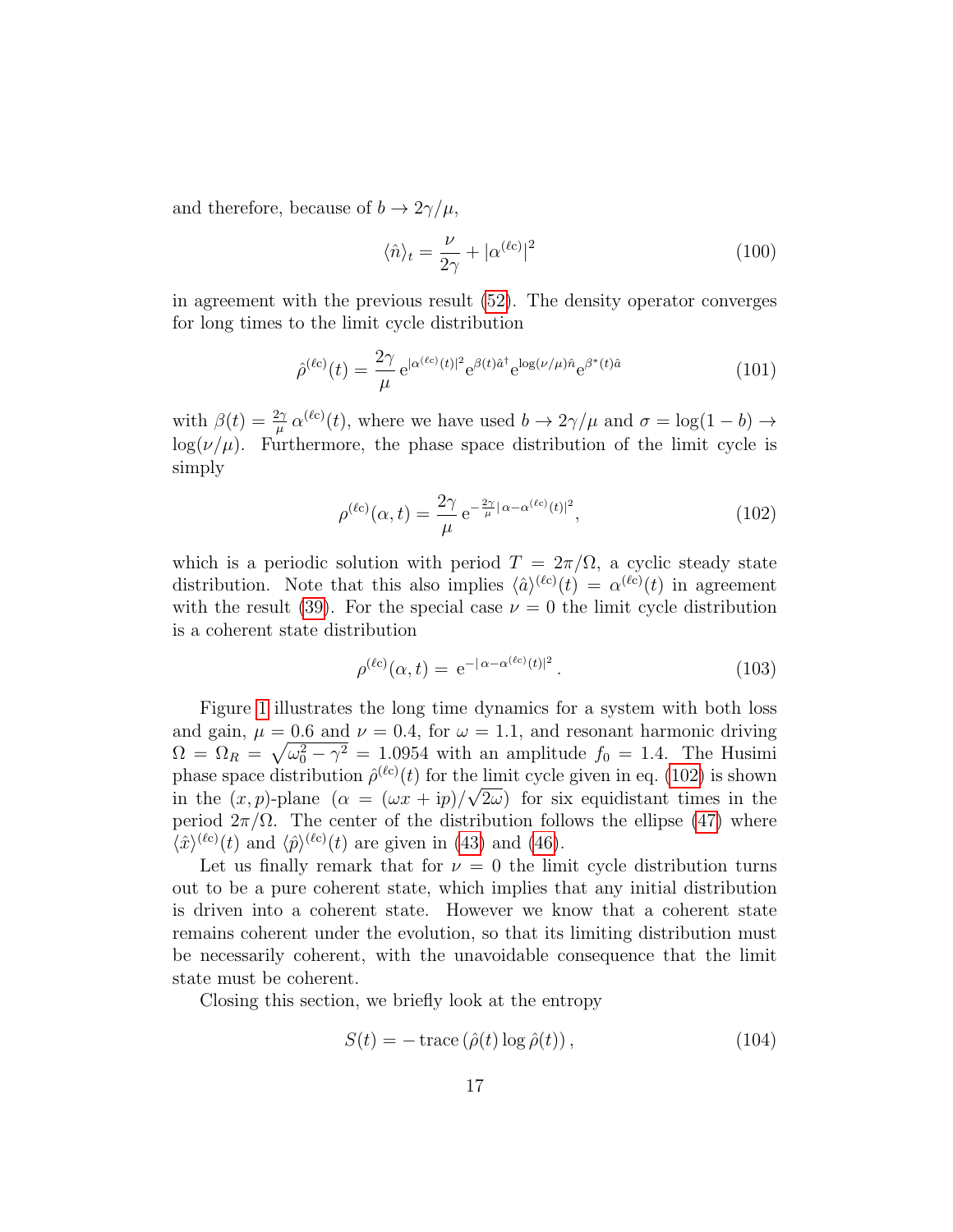

<span id="page-17-0"></span>Figure 1: Husimi phase space distribution  $\hat{\rho}^{(\ell c)}(\alpha, t)$  for the limit cycle given in eq. [\(102\)](#page-16-0) shown for six equidistant times. The center of the distribution follows the ellipse [\(47\)](#page-9-3) shown as a red curve.

which can be most easily evaluated by expressing the density operator in pure exponential form  $\hat{\rho} = b e^{\sigma(|\alpha|^2 + \hat{n} - \alpha \hat{a}^\dagger - \alpha^* \hat{a})}$  as in [\(90\)](#page-14-4). We then have

$$
S(t) = -\operatorname{trace} (\hat{\rho} (\log b + \sigma(|\alpha|^2 + \hat{n} - \alpha \hat{a}^\dagger - \alpha^* \hat{a})))
$$
  
= -\log b - \sigma(|\alpha|^2 + \langle \hat{n} \rangle - \alpha \langle \hat{a}^\dagger \rangle - \alpha^\* \langle \hat{a} \rangle). (105)

Inserting the expectation values  $\langle \hat{a} \rangle = \alpha$ ,  $\langle \hat{a}^{\dagger} \rangle = \alpha^*$  (see eq. [\(91\)](#page-14-5)) and  $\langle \hat{n} \rangle =$  $1/b - 1 + |\alpha|^2$  from eqs. [\(82\)](#page-13-1) and [\(85\)](#page-14-3), one arrives, with  $b = 1 - e^{\sigma}$  and  $\sigma = \log u$ , at

$$
S(t) = -\log(1 - u(t)) - \frac{u(t)}{1 - u(t)} \log u(t), \qquad (106)
$$

where  $u(t)$  is given in closed form in eq. [\(73\)](#page-12-2). Because of  $dS/du > 0$  and the monotonicity of  $u(t)$ , the entropy is monotonically decreasing for  $u_0 > \nu/\mu$ and increasing for  $u_0 < \nu/\mu$ . It should be pointed out, that the parameter  $u(t)$ , and hence the entropy  $S(t)$ , does only depend on the Lindblad parameters  $\mu$  and  $\nu$  and not at all on the driving force. In the long time limit  $u(t)$ approaches  $\nu/\mu$  and the resulting value  $S_{\infty}$  is

$$
S_{\infty} = -\frac{1}{2\gamma} \left( \nu \log \nu - \mu \log \mu + 2\gamma \log 2\gamma \right). \tag{107}
$$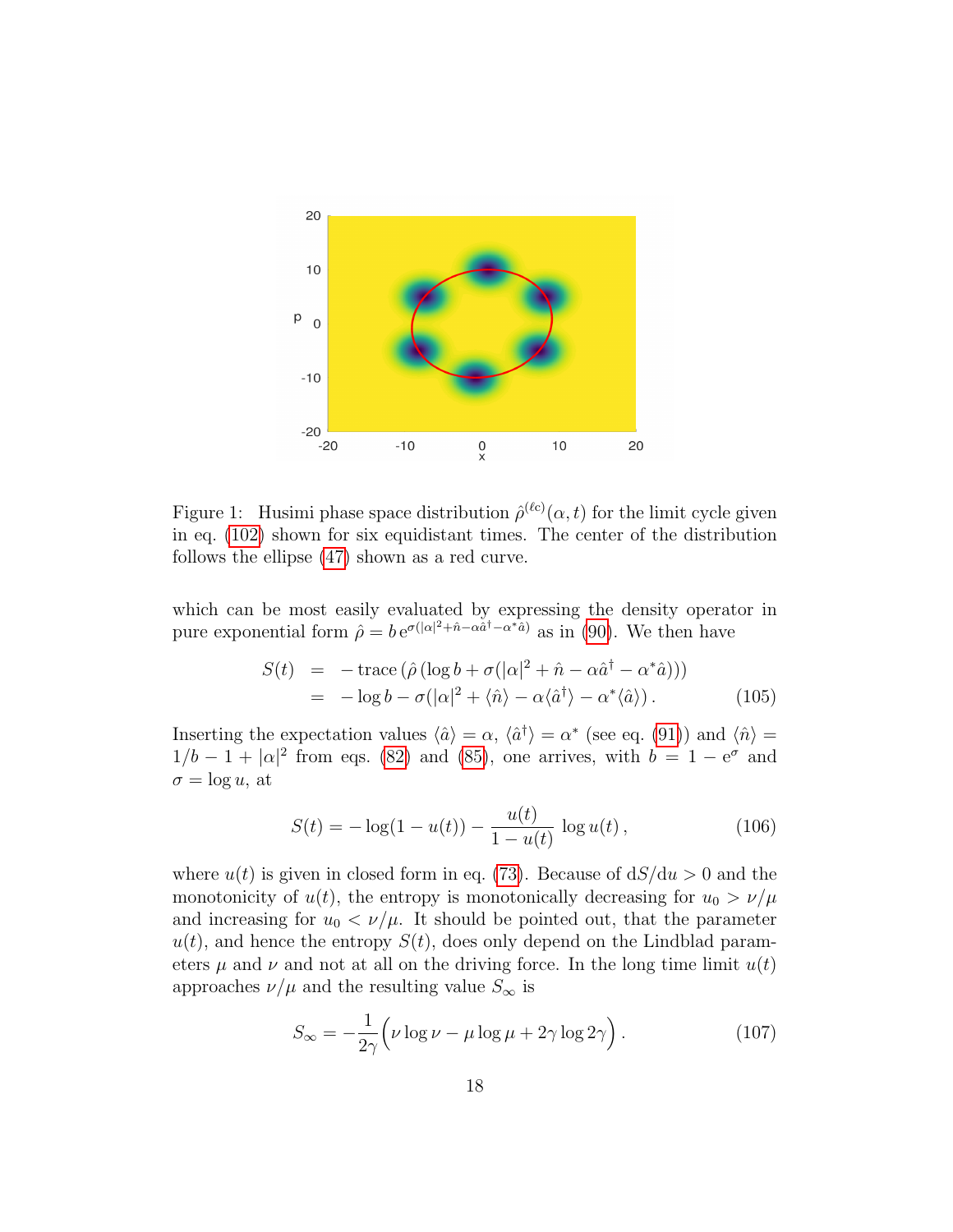In particular we find  $S_{\infty} = 0$  for  $\nu = 0$ , in accordance with the fact that the limit cycle is a coherent state. Let us also note that the entropy of the (time-dependent) limit cycle distribution  $\hat{\rho}(t)$  is constant in time, which is, of course, obvious in view of the fact of the dynamics of the phase density discussed above. More results concerning the concept of entropy in context with the force-free damped harmonic oscillator can be found in [\[14\]](#page-23-5).

#### <span id="page-18-0"></span>5 Non-Hermitian Hamiltonian dynamics

In the preceding sections the quantum damped harmonic oscillator has been described by a Lindblad master equation. It is, however, also possible to account for damping in terms of non-Hermitian Hamiltonians. As an example, the Hamiltonian

$$
\hat{H} = \tilde{\omega}(\hat{a}^\dagger \hat{a} + 1/2) - f(t)(\hat{a}^\dagger + \hat{a})
$$
\n(108)

with a complex-valued frequency

$$
\tilde{\omega} = \omega - i\gamma \quad , \quad \omega, \gamma > 0 \tag{109}
$$

has been considered in [\[15\]](#page-23-6) in context with an analysis of a semiclassical limit of non-Hermitian quantum dynamics. Such a non-Hermitian system can be used to describe a pure loss of particles and in the following we will compare non-Hermitian and Lindblad dynamics, in particular for the case of non gain  $(\nu = 0).$ 

Let us first consider the simple force-free case  $f(t) = 0$ . Then the solution of the Schrödinger equation  $i \frac{d}{dt} |\psi\rangle = \hat{H} |\psi\rangle$  is

$$
|\psi(t)\rangle = e^{-i\hat{H}t}|\psi_0\rangle = e^{-i\tilde{\omega}(\hat{a}^\dagger\hat{a} + 1/2)t}|\psi_0\rangle.
$$
 (110)

The non-Hermitian time evolution does not conserve the norm, which decays as

$$
\langle \psi(t) | \psi(t) \rangle = \langle \psi_0 | e^{i\tilde{\omega}^*(\hat{a}^\dagger \hat{a} + \frac{1}{2})t} e^{-i\tilde{\omega}(\hat{a}^\dagger \hat{a} + \frac{1}{2})t} | \psi_0 \rangle = \langle \psi_0 | e^{-2\gamma(\hat{a}^\dagger \hat{a} + \frac{1}{2})t} | \psi_0 \rangle. \tag{111}
$$

Using [\(58\)](#page-10-3) we have

$$
e^{i\tilde{\omega}^*(\hat{a}^{\dagger}\hat{a}+\frac{1}{2})t}\hat{a}e^{-i\tilde{\omega}(\hat{a}^{\dagger}\hat{a}+\frac{1}{2})t} = e^{-\gamma t}e^{i\tilde{\omega}^*\hat{n}t}\hat{a}e^{-i\tilde{\omega}\hat{a}^{\dagger}\hat{a}t}
$$

$$
= e^{-\gamma t - i\tilde{\omega}t}e^{i\tilde{\omega}^*\hat{a}^{\dagger}\hat{a}t}e^{-i\tilde{\omega}\hat{a}^{\dagger}\hat{a}t}\hat{a} = e^{-\gamma t - i\tilde{\omega}t}e^{-2\gamma\hat{a}^{\dagger}\hat{a}t}\hat{a}, \qquad (112)
$$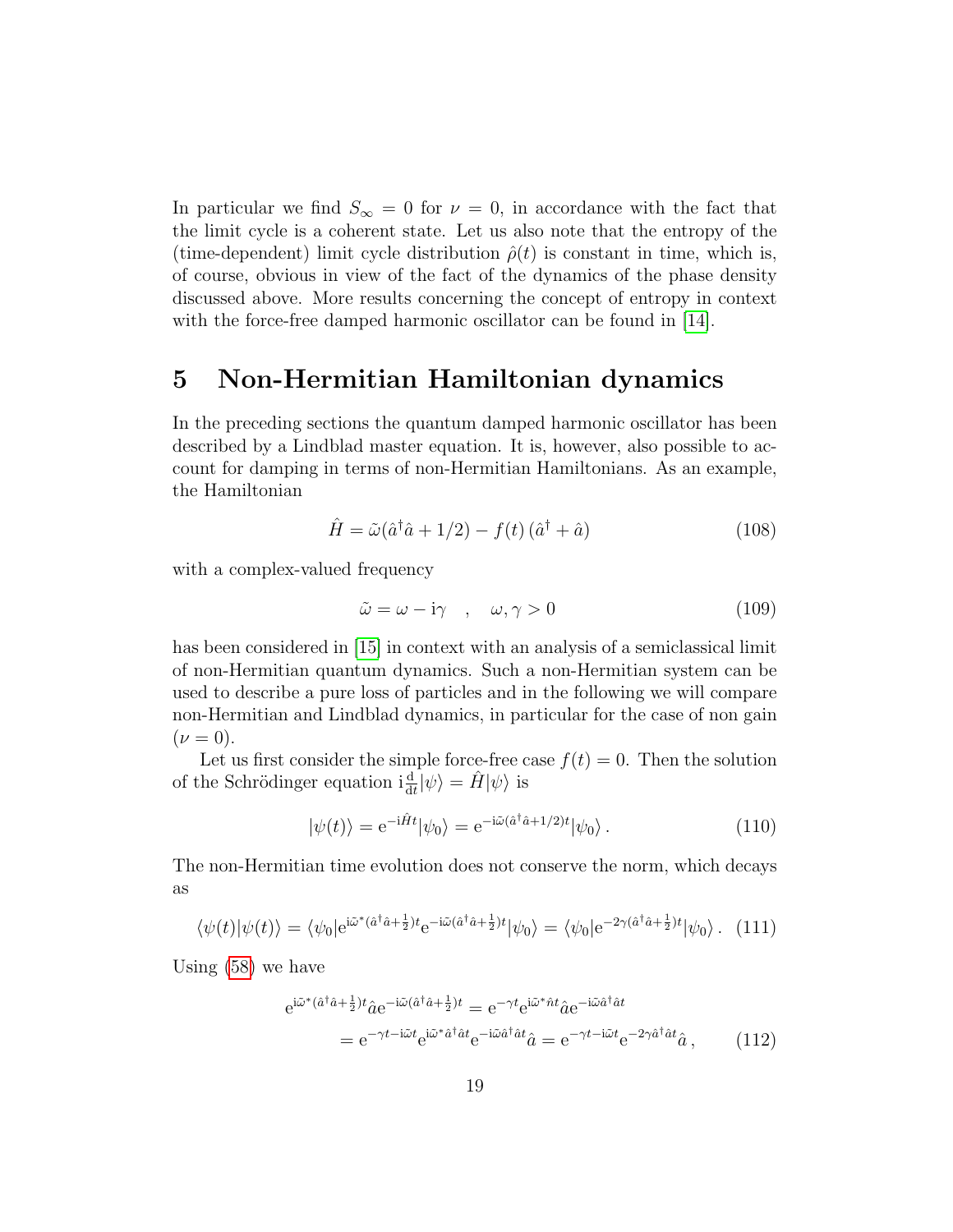and for a coherent initial state  $|\alpha_0\rangle$  the expectation value of  $\hat{a}$  is given by

<span id="page-19-0"></span>
$$
\langle \hat{a} \rangle_t = \frac{\langle \psi(t) | \hat{a} | \psi(t) \rangle}{\langle \psi(t) | \psi(t) \rangle} = \alpha_0 e^{-i\tilde{\omega}t} = \alpha(t) , \qquad (113)
$$

and the expectation value of  $\hat{n}$  is

<span id="page-19-1"></span>
$$
\langle \hat{n} \rangle_t = |\alpha(t)|^2 = n_0 e^{-2\gamma t}.
$$
\n(114)

with  $n_0 = |\alpha_0|^2$ . These results are in perfect agreement with the correspond-ing Lindblad expectation values in eq. [\(29\)](#page-6-0) for  $\nu = 0$ .

For the time-dependent driven system, the analysis is somewhat more involved. A closed form solution of the Schrödinger equation can be found in [\[15\]](#page-23-6) and here we will simply copy those results. For a coherent initial state  $|\alpha_0\rangle$ , the solution is given by

<span id="page-19-2"></span>
$$
|\psi(t)\rangle = e^{-i\tilde{\omega}t/2 + A(t) + B(t)\alpha_0 - |\alpha_0|^2/2 + |\alpha(t)|^2/2} |\alpha(t)\rangle,
$$
\n(115)

where the parameter of the coherent state  $|\alpha(t)\rangle$  is given by

$$
\alpha(t) = C(t) + \alpha_0 e^{-i\tilde{\omega}t}
$$
\n(116)

and the coefficients  $A(t)$ ,  $B(t)$  and  $C(t)$  can be found in appendix [B.](#page-21-1) These terms are, however, only important if one needs to calculate explicitly the norm  $\langle \psi(t)|\psi(t)\rangle$ . If one is only interested in the expectation values

$$
\langle \hat{A} \rangle_t = \frac{\langle \psi(t) | \hat{A} | \psi(t) \rangle}{\langle \psi(t) | \psi(t) \rangle} \tag{117}
$$

most of these terms cancel, and we obtain the results

$$
\langle \hat{a} \rangle_t = \alpha(t) = C(t) + \alpha_0 e^{-i\tilde{\omega}t} , \quad \langle \hat{n} \rangle_t = |\alpha(t)|^2, \tag{118}
$$

which reduce, of course, for  $f = 0$  to the expressions [\(113\)](#page-19-0) and [\(114\)](#page-19-1). These findings are immediately clear if one considers the renormalized density operator

$$
\hat{\rho}(t) = \frac{|\psi(t)\rangle\langle\psi(t)|}{\langle\psi(t)|\psi(t)\rangle} = |\alpha(t)\rangle\langle\alpha(t)|.
$$
\n(119)

The Husimi phase space distribution can be also calculated easily from the wave function  $(115)$ :

$$
\hat{\rho}(\alpha, t) = \frac{|\langle \alpha | \psi(t) \rangle|^2}{\langle \psi(t) | \psi(t) \rangle} = |\langle \alpha | \alpha(t) \rangle|^2 = e^{-|\alpha - \alpha(t)|^2}.
$$
\n(120)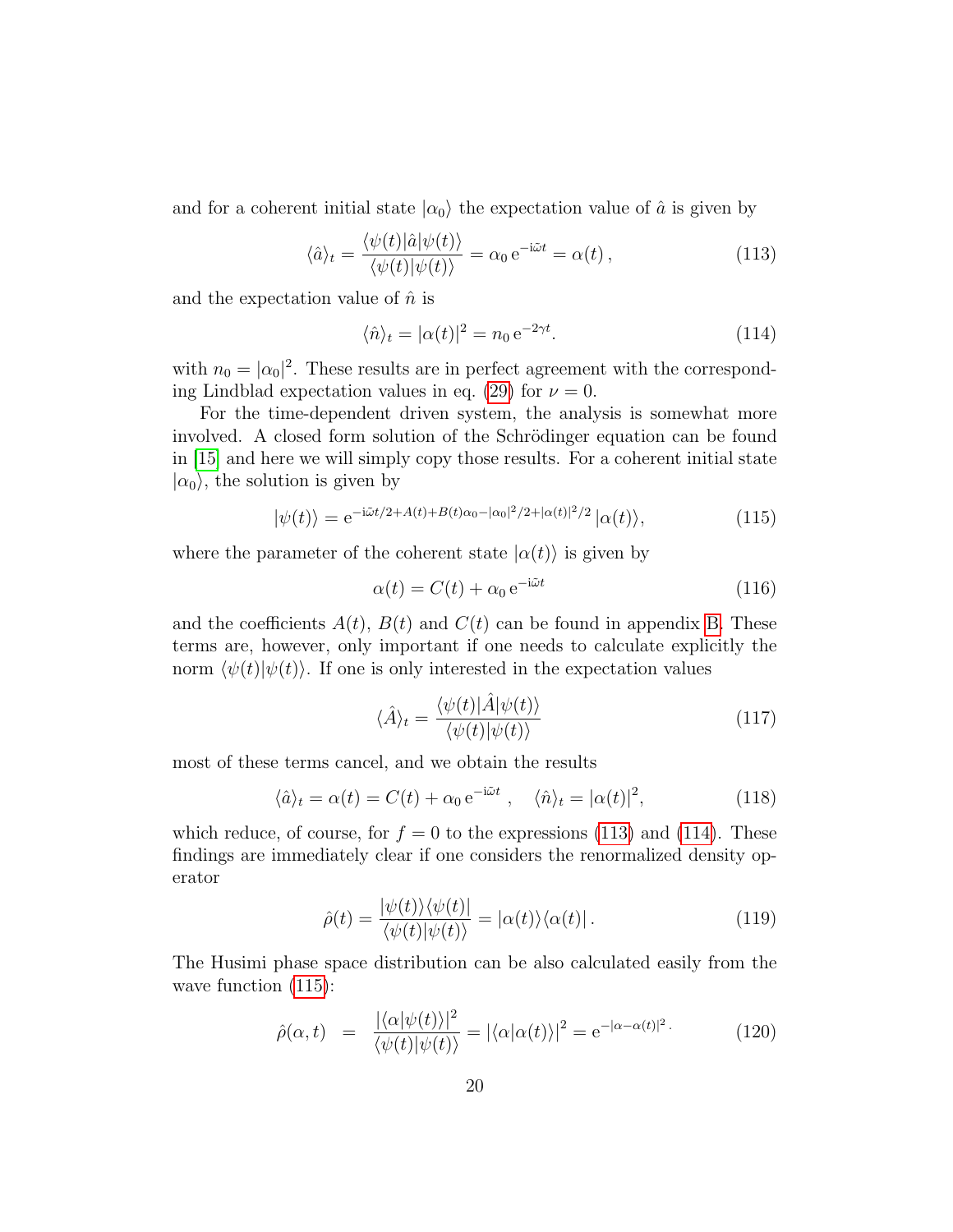If these results are compared with the Lindblad evolution, we find precise agreement if the Lindblad parameter  $\nu$  is chosen as  $\nu = 0$  and therefore  $\gamma = \mu$ . It should be stressed, however, that this agreement is only valid for an initial coherent state, which remains coherent under the Lindblad evolution and, after renormalization, also in the non-Hermitian description.

### 6 Concluding remarks

In conclusion, we have described the dynamics of an elementary dynamical system, a damped and driven harmonic oscillator. This model is almost unavoidable in teaching physics, however only rarely described in quantum mechanics. Here we have presented a quite simple analysis using algebraic techniques, which allow an analytical solution of the Lindblad master equation and a calculation of important expectation values in closed form. In particular we have derived an analytic expression for the asymptotic density operator for harmonic driving, the limit cycle. Remarkably, for  $\nu = 0$  this is a coherent state moving along the classical limit cycle, a pure state.

The present analysis covers, however, only a special class of solutions and the derivation of a general solution remains a challenging problem for future studies as well as a deeper study of the interrelation between the Lindblad description and non-Hermitian Hamiltonians.

# Appendix

#### <span id="page-20-0"></span>A Coherent initial states

Some remarks concerning coherent state distributions may be helpful. As noted in the beginning of section [4,](#page-10-0) the exponential product

$$
\hat{\rho} = Z e^{\beta \hat{a}^\dagger} e^{\sigma \hat{n}} e^{\beta^* \hat{a}}, \qquad (121)
$$

with real  $\sigma$  and  $Z = be^{-|\beta|^2/b}$  with  $b = 1 - e^{\sigma}$  describes in the limit  $\sigma \to -\infty$ the pure state distribution  $|\beta\rangle\langle\beta|$  of a coherent state  $|\beta\rangle$ . This is can be easily understood because of

$$
\lim_{\sigma \to -\infty} e^{\sigma \hat{n}} = \lim_{\sigma \to -\infty} \sum_{n=0}^{\infty} e^{\sigma n} |n\rangle\langle n| = |0\rangle\langle 0|
$$
 (122)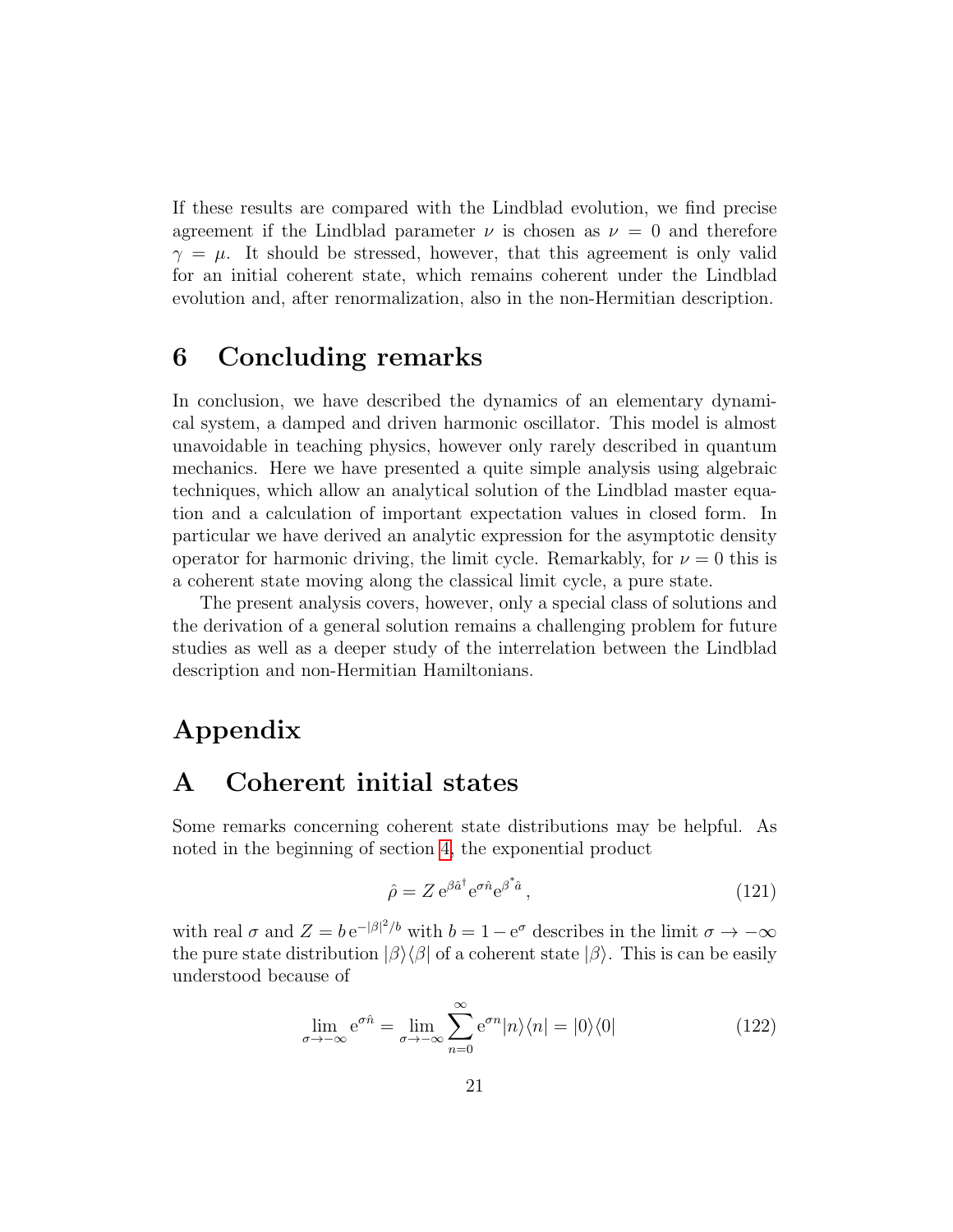and therefore with  $Z \to e^{-|\beta|^2/b}$  for  $\sigma \to -\infty$ 

$$
\lim_{\sigma \to -\infty} \hat{\rho} = e^{-|\beta|^2} e^{\beta \hat{a}^\dagger} |0\rangle \langle 0| e^{\beta^* \hat{a}} = |\beta\rangle \langle \beta|
$$
\n(123)

(for the last equality see, e.g.,  $[1, \text{eq. } (3.3.42)]$  $[1, \text{eq. } (3.3.42)]$ ).

An example of such a density operator is found in eq. [\(24\)](#page-6-1) for the forcefree oscillator, namely

$$
\hat{\rho}(t) = e^{c(t)} e^{-\log G(t) \left(\beta(t)\hat{a}^\dagger + \beta^*(t)\hat{a} - \hat{n}\right)}\tag{124}
$$

with

$$
c(t) = |\alpha_0|^2 e^{-2\gamma t} \log G(t) + \log(1 - G(t)), \quad \beta(t) = \alpha_0 e^{-(\gamma + i\omega)t}, \quad (125)
$$

where  $G(t)$  is given in [\(20\)](#page-5-5), and  $\hat{\rho}(0) = |\alpha_0\rangle\langle\alpha_0|$ . By means of the disentangling relations [\(56\)](#page-10-1) this can be rewritten as an exponential product

$$
\hat{\rho}(t) = e^{c'(t)} e^{\beta(t)(1 - G(t))\hat{a}^\dagger} e^{\log G(t)\hat{n}} e^{\beta^*(t)(1 - G(t))\hat{a}}
$$
\n(126)

with  $c'(t) = -|\beta(t)|^2(1 - G(t)) + \log(1 - G(t))$ . Initially we have  $G(0) = 0$ and  $\beta(0) = \alpha_0$  and from the arguments above we see  $\hat{\rho}(0) = |\alpha_0\rangle\langle\alpha_0|$ . For  $\nu = 0$ , where we have  $G(t) = 0$  for all times, we find in the same way

<span id="page-21-0"></span>
$$
\hat{\rho}(t) = |\beta(t)\rangle\langle\beta(t)|\tag{127}
$$

with  $\beta(t) = \alpha_0 e^{-(\mu/2 + i\omega)t}$ , i.e. the system stays in a coherent state for all times.

#### <span id="page-21-1"></span>B Details of non-Hermitian dynamics

For convenience of the reader we reproduce here some details of the non-Hermitian dynamics from [\[15\]](#page-23-6). These results can be derived, e.g., by epressing the time-evolution operator as an exponential product as in section [4](#page-10-0) or by extending the analysis of the Hermitian forced harmonic oscillator in [\[1,](#page-22-0) sect. 3.11] to complex frequencies. For a coherent initial state  $|\alpha_0\rangle$  this leads to the the wave function [\(115\)](#page-19-2), where the coefficients  $A(t)$ ,  $B(t)$  and  $C(t)$  are solutions of the differential equations

$$
\dot{B} = -fe^{-i\tilde{\omega}t} , \quad \dot{C} = \tilde{\omega}C - f^* , \quad \dot{A} = -fC \tag{128}
$$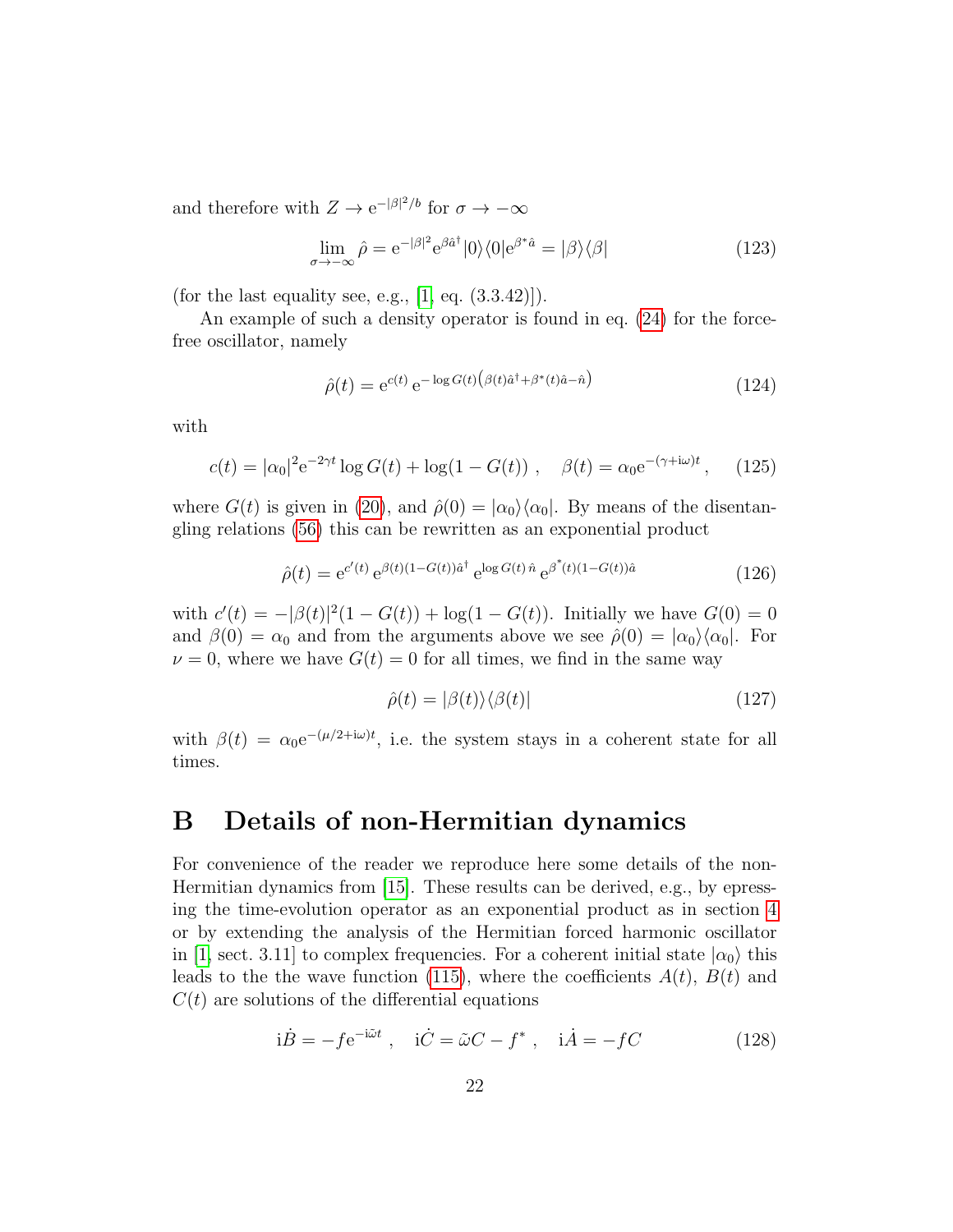with initial conditions  $A(0) = B(0) = C(0) = 0$ , namely

$$
B(t) = -i \int_0^t dt' e^{i\tilde{\omega}t'} f(t'), \quad C(t) = -i \int_0^t dt' e^{i\tilde{\omega}(t-t)} f^*(t')
$$
  

$$
A(t) = i \int_0^t dt' f(t') C(t').
$$
 (129)

For harmonic driving force  $f(t) = \tilde{f}_0 \cos \Omega t$  these solutions are given by

<span id="page-22-8"></span>
$$
B(t) = \frac{-f_0}{2(\tilde{\omega}^2 - \Omega^2)} \left\{ (\tilde{\omega} + \Omega)e^{-i(\tilde{\omega} - \Omega)t} + (\tilde{\omega} - \Omega)e^{-i(\tilde{\omega} + \Omega)t} - 2\tilde{\omega} \right\} (130)
$$
  
\n
$$
C(t) = \frac{f_0}{2(\tilde{\omega}^2 - \Omega^2)} \left\{ (\tilde{\omega} - \Omega)e^{i\Omega t} + (\tilde{\omega} + \Omega)e^{-i\Omega t} - 2\tilde{\omega}e^{-i\tilde{\omega}t} \right\} \qquad (131)
$$
  
\n
$$
A(t) = \frac{f_0^2}{4(\tilde{\omega}^2 - \Omega^2)} \left\{ 1 + 2i\tilde{\omega}t + \frac{\tilde{\omega} + \Omega}{2\Omega} e^{-i(\tilde{\omega} - \Omega)t} - \frac{\tilde{\omega} - \Omega}{2\Omega} e^{-i(\tilde{\omega} + \Omega)t} + \frac{2\tilde{\omega}}{2\Omega} \left( (\tilde{\omega} + \Omega)e^{-i(\tilde{\omega} - \Omega)t} + (\tilde{\omega} - \Omega)e^{-i(\tilde{\omega} + \Omega)t} - 2\tilde{\omega} \right) \right\} . (132)
$$

(Note that the factor 2 in the denominator in eq. [\(130\)](#page-22-8) is missing in [\[15\]](#page-23-6).)

#### References

- <span id="page-22-0"></span>[1] W. H. Louisell, Quantum Statistical Properties of Radiation, John Wiley, New York, 1973
- <span id="page-22-1"></span>[2] K. Fujii, arXiv:1209.1437 (2012)

 $+$ 

 $\tilde{\omega}^2 - \Omega^2$ 

- <span id="page-22-2"></span>[3] A. Lampo, S. H. Lim, J. Wehr, P. Massignan, and M. Lewenstein, Phys. Rev. A 94 (2016) 042123
- <span id="page-22-3"></span>[4] B.-G. Englert and G. Morigi, arXiv:quant-ph/0206116 (2012)
- <span id="page-22-4"></span>[5] M. Hensel and H. J. Korsch, J. Phys. A 25 (1992) 2043
- <span id="page-22-5"></span>[6] J. Piilo and S. Maniscalco, Phys. Rev. A 74 (2006) 032303
- <span id="page-22-6"></span>[7] H.-P. Breuer and F. Petruccione, The Theory of Open Quantum Systems, Oxford University Press, Oxford, 2002
- <span id="page-22-7"></span>[8] H. J. Korsch and K. Rapedius, Europ. J. Phys. 37 (2016) 055410